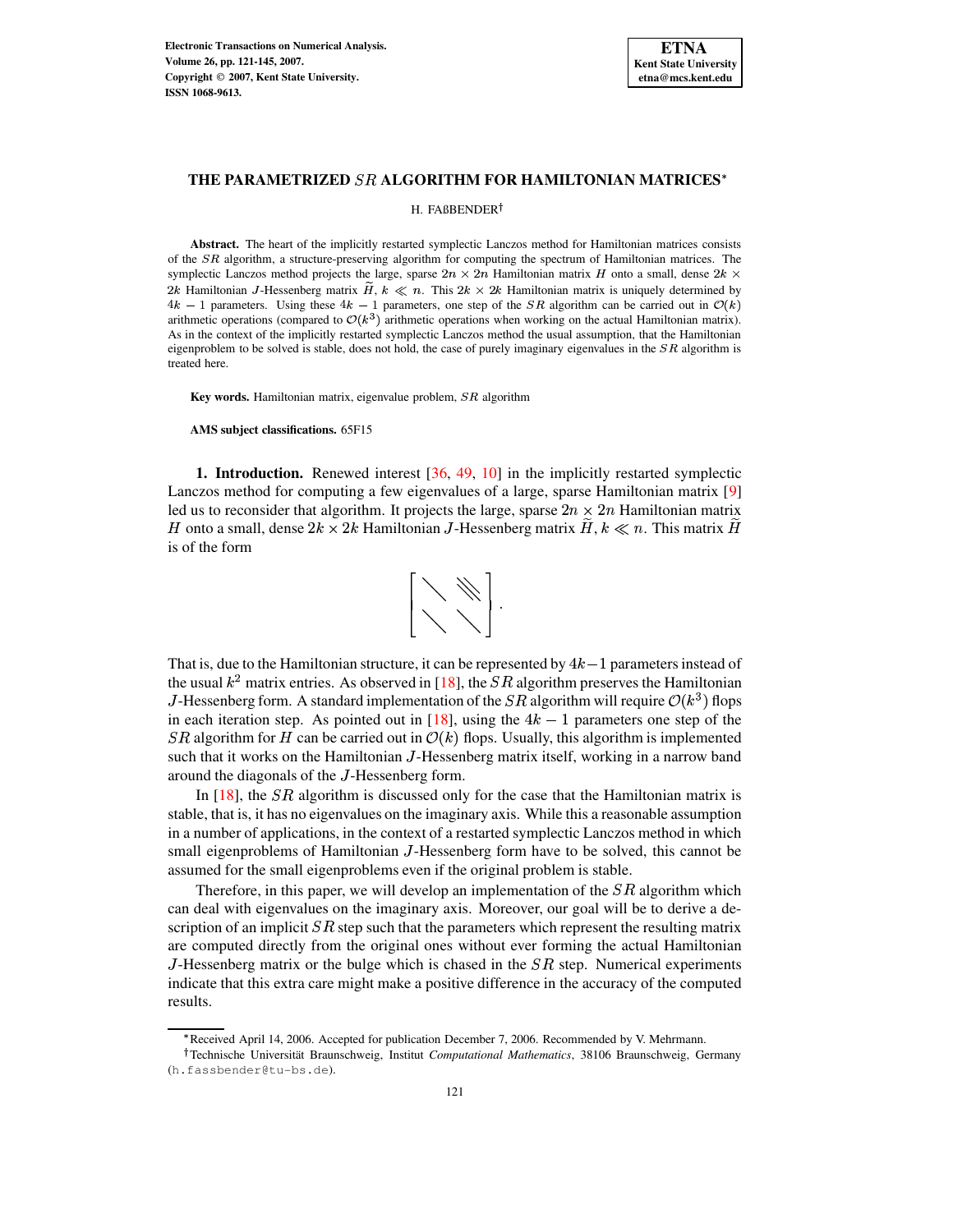A Hamiltonian matrix  $H \in \mathbb{R}^{2n \times 2n}$  has the form

$$
H = \left[ \begin{array}{cc} A & G \\ Q & -A^T \end{array} \right], \qquad G = G^T, \quad Q = Q^T,
$$

where  $A, G$  and  $Q$  are real  $n \times n$  matrices. A number of applications from control theory and related areas lead to eigenvalue problems: stability radius and  $H_{\infty}$  norm computation [\[23,](#page-24-2) [16\]](#page-23-3), linear quadratic optimal control problems and the solution of continuous-time algebraic Riccati equations [\[5,](#page-23-4) [37,](#page-24-3) [42\]](#page-24-4),  $H - \infty$  control [\[6,](#page-23-5) [7\]](#page-23-6), passivity preserving model reduction [\[4,](#page-23-7) [43,](#page-24-5) [10\]](#page-23-0), quadratic eigenvalue problems [\[39,](#page-24-6) [46\]](#page-24-7), computation of pseudo spectra [\[20\]](#page-24-8).

An ubiquitous matrix when dealing with Hamiltonian eigenvalue problems is the skewsymmetric matrix

$$
J=\left[\begin{array}{cc} 0 & I \\ -I & 0 \end{array}\right],
$$

where I denotes the  $n \times n$  identity matrix. By straightforward algebraic manipulation one can show that a Hamiltonian matrix  $H$  is equivalently defined by the property

$$
HJ = (HJ)^T.
$$

Any matrix  $S \in \mathbb{R}^{2n \times 2n}$  satisfying

$$
S^{T}JS=SJS^{T}=\mathbb{J}
$$

is called symplectic, and since

$$
(S^{-1}HS)J = S^{-1}HJS^{-T} = S^{-1}J^T H^T S^{-T} = [(S^{-1}HS)J]^T,
$$

we see that symplectic similarity transformations preserve Hamiltonian structure. There are relevant cases, however, where both  $H$  and  $S^{-1}HS$  are Hamiltonian, but  $S$  is not a symplectic matrix [\[28\]](#page-24-9).

One of the most remarkable properties of a Hamiltonian matrix is that its eigenvalues always occur in pairs  $\{\lambda,-\lambda\}$  if  $\lambda$  is real or purely imaginary, or in quadruples  $\{\lambda,-\lambda,\lambda,-\lambda\}$ otherwise. Hence, the spectrum of any Hamiltonian matrix is symmetric with respect to the real and imaginary axis. Numerical methods that take this structure into account are capable of preserving the eigenvalue pairings despite the presence of roundoff errors. Besides the preservation of such eigenvalue symmetries, there are several other benefits to be gained from using structure-preserving algorithms in place of general-purpose algorithms for computing eigenvalues. These benefits include reduced computational time and improved eigenvalue/ eigenvector accuracy.

The eigenvalues and invariant subspaces of Hamiltonian matrices  $H$  may be computed by the  $QR$  algorithm [\[29\]](#page-24-10). But the  $QR$  method cannot take advantage of the Hamiltonian structure of H, it will treat H like any arbitrary  $2n \times 2n$  matrix. The computed eigenvalues will in general not come in quadruple  $\lambda, -\lambda, \lambda, -\lambda$ , although the exact eigenvalues have this e and an general acts came in quality perty,  $(1, 1, 1)$ , and eigenvalues close to the imaginary axis property. Even worse, small perturbations may cause eigenvalues close to the imaginary axis to cross the axis such that the number of true and computed eigenvalues in the right half plane may differ.

To preserve the Hamiltonian structure of  $H$ , we would have to employ similarity transformations with symplectic matrices instead of the transformations with the usual unitary matrices in the  $\overline{QR}$  algorithm. A vast number of approaches for deriving a suitable algorithm can be found in the literature; see, e.g., [\[1,](#page-23-8) [2,](#page-23-9) [5,](#page-23-4) [17,](#page-23-10) [21,](#page-24-11) [22,](#page-24-12) [24,](#page-24-13) [27,](#page-24-14) [30,](#page-24-15) [31,](#page-24-16) [33,](#page-24-17) [34,](#page-24-18) [35,](#page-24-19) [38,](#page-24-20) [37,](#page-24-3) [40,](#page-24-21) [42,](#page-24-4) [45,](#page-24-22) [47\]](#page-24-23).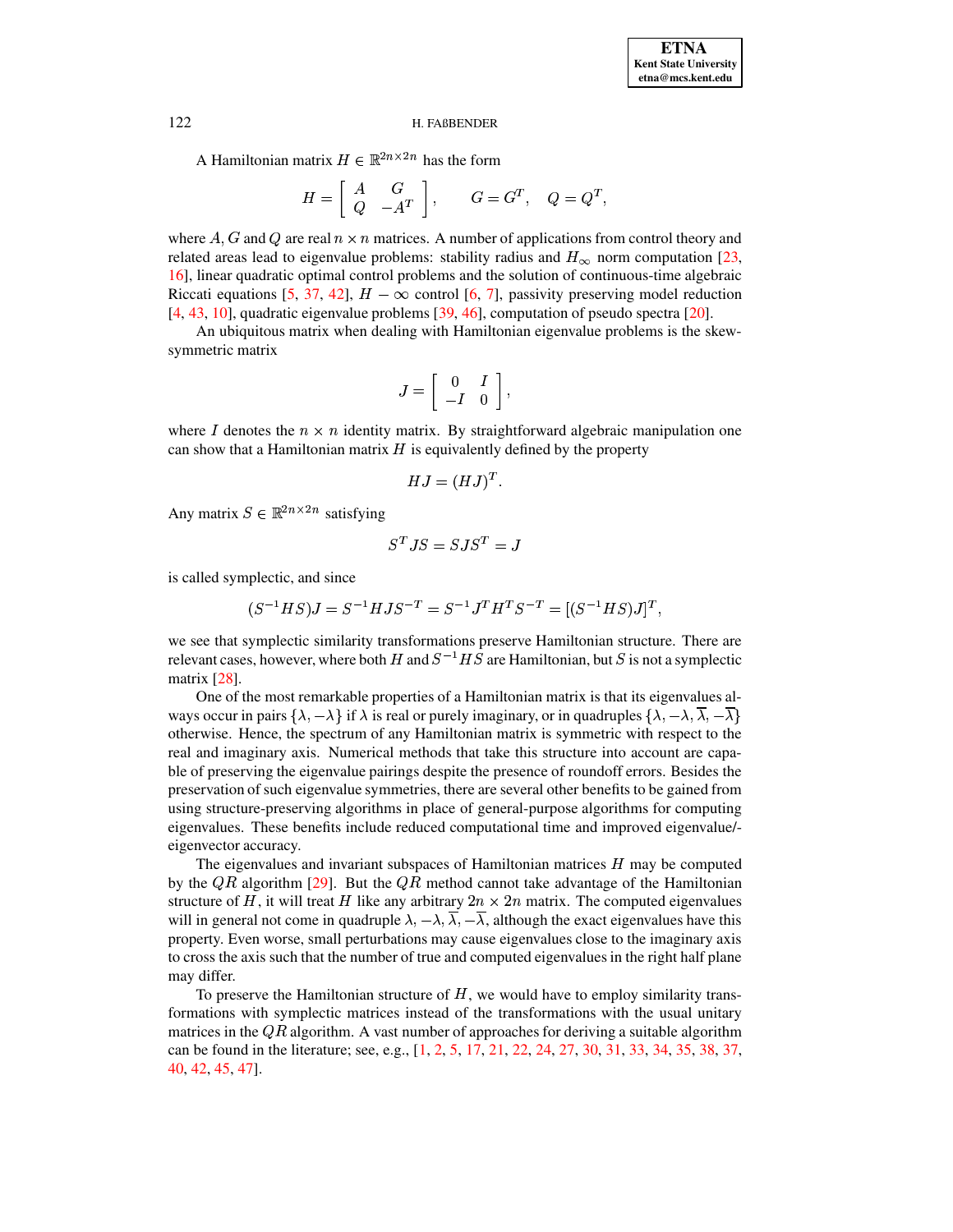**ETNA Kent State University etna@mcs.kent.edu**

## THE PARAMETRIZED  $SR$  ALGORITHM FOR HAMILTONIAN MATRICES  $123$

In [\[14\]](#page-23-11), Benner, Mehrmann and Xu propose a numerically backward stable method to compute the eigenvalues (but not the invariant subspaces) of real Hamiltonian matrices. It is not yet clear whether the method is strongly backward stable. Based on this algorithm, in [\[13\]](#page-23-12), the authors develop a backward stable, structure preserving  $O(n^3)$  method for computing all eigenvalues and invariant subspaces of  $H$ . The extension of these algorithms to the complex case is considered in  $[15]$ . Implementations of the algorithms in  $[14]$  and  $[13]$ are freely available from the HAPACK package<sup>[1](#page-2-0)</sup>[\[11\]](#page-23-14). Using the ideas of [\[13,](#page-23-12) [14\]](#page-23-11), Chu, Liu and Mehrmann suggest in [\[25\]](#page-24-24) a numerically strongly backward stable  $O(n^3)$  method for computing the Hamiltonian Schur form of a Hamiltonian matrix that has no purely imaginary eigenvalues.

Algorithms based on symplectic but non-orthogonal transformations include the  $SR$  al-gorithm [\[18,](#page-23-2) [37\]](#page-24-3) and related methods [\[19,](#page-23-15) [41\]](#page-24-25). The  $SR$  method is a  $QR$ -like method based on the SR decomposition. In an initial step, the  $2n \times 2n$  Hamiltonian matrix is reduced to a more condensed form, the Hamiltonian J-Hessenberg form, which in general contains  $6n-2$ nonzero entries. A Hamiltonian matrix in J-Hessenberg form is determined by  $4n-1$  parameters. Our interest in the  $SR$  algorithm stems from the fact that the implicitly symplectic Lanczos algorithm for Hamiltonian matrices [\[9\]](#page-23-1) employs the  $SR$  algorithm in order to solve small Hamiltonian J-Hessenberg eigenproblems. It is not recommended to use the  $SR$  algorithm just by itself for solving a Hamiltonian eigenproblem, as it is potentially unstable. In case, one would like to use the  $SR$  algorithm for this purpose, it should be accompanied by a defect-correction method like the Newton method in order to improve the accuracy of the computed results.

The  $SR$  algorithm as discussed in  $[18]$  is reviewed in Section [2.](#page-2-1) As will be shown in Section [3](#page-5-0) of this paper, the  $SR$  algorithm can be rewritten in a parametrized form that works with  $4n-1$  parameters instead of the  $(2n)^2$  matrix elements in each iteration. Thus only  $\mathcal{O}(n)$  arithmetic operations per SR step are needed compared to  $\mathcal{O}(n^3)$  arithmetic operations when working on the actual Hamiltonian matrix. Moreover, the Hamiltonian structure, which will be destroyed in the numerical process due to roundoff errors when working with a Hamiltonian matrix, will be forced by working just with the parameters. The  $SR$  iteration proceeds until the problem has completely decoupled into Hamiltonian <sup>1</sup>-Hessenberg subproblems of size  $2 \times 2$  or  $4 \times 4$ . In a final step each of these subproblems has to be transformed into a form from which the eigenvalues can be read off. In [\[18\]](#page-23-2), this was considered for the case that the small subproblems have no purely imaginary eigenvalues. As this cannot be assumed in the context of the implicitly restarted symplectic Lanczos method, the solution of these subproblems in the presence of purely imaginary eigenvalues is discussed in Section [4.](#page-12-0)

<span id="page-2-1"></span>**2. Preliminaries.** A Hamiltonian matrix

$$
\widetilde{H}=\left[\begin{array}{cc} D & B \\ V & -V \end{array}\right]
$$

with  $D = diag(\delta_1, ..., \delta_n), V = diag(\nu_1, ..., \nu_n)$ , and a symmetric tridiagonal B is called a Hamiltonian J-Hessenberg matrix. The diagonal entries of B will be denoted by  $\beta_1, \ldots, \beta_n$ , the subdiagonal entries by  $\zeta_2, \ldots, \zeta_n$ . Bunse-Gerstner and Mehrmann [\[18\]](#page-23-2) showed that for every Hamiltonian matrix  $H$  there exist numerous symplectic matrices  $S$  such that  $S^{-1}HS =$ H is a Hamiltonian J-Hessenberg matrix. Hence, any  $2n \times 2n$  Hamiltonian matrix is symplectically similar to a matrix that is determined by  $4n-1$  parameters. A Hamiltonian J-Hessenberg matrix will be called unreduced, if  $\nu_j \neq 0$  for all  $j = 1, ..., n$  and  $\zeta_k \neq 0$  for all  $k = 2, \ldots, n$ . Unreduced J-Hessenberg matrices have similar properties as unreduced

<span id="page-2-0"></span><sup>&</sup>lt;sup>1</sup> see the HAPACK homepage http://www.tu-chemnitz.de/mathematik/hapack/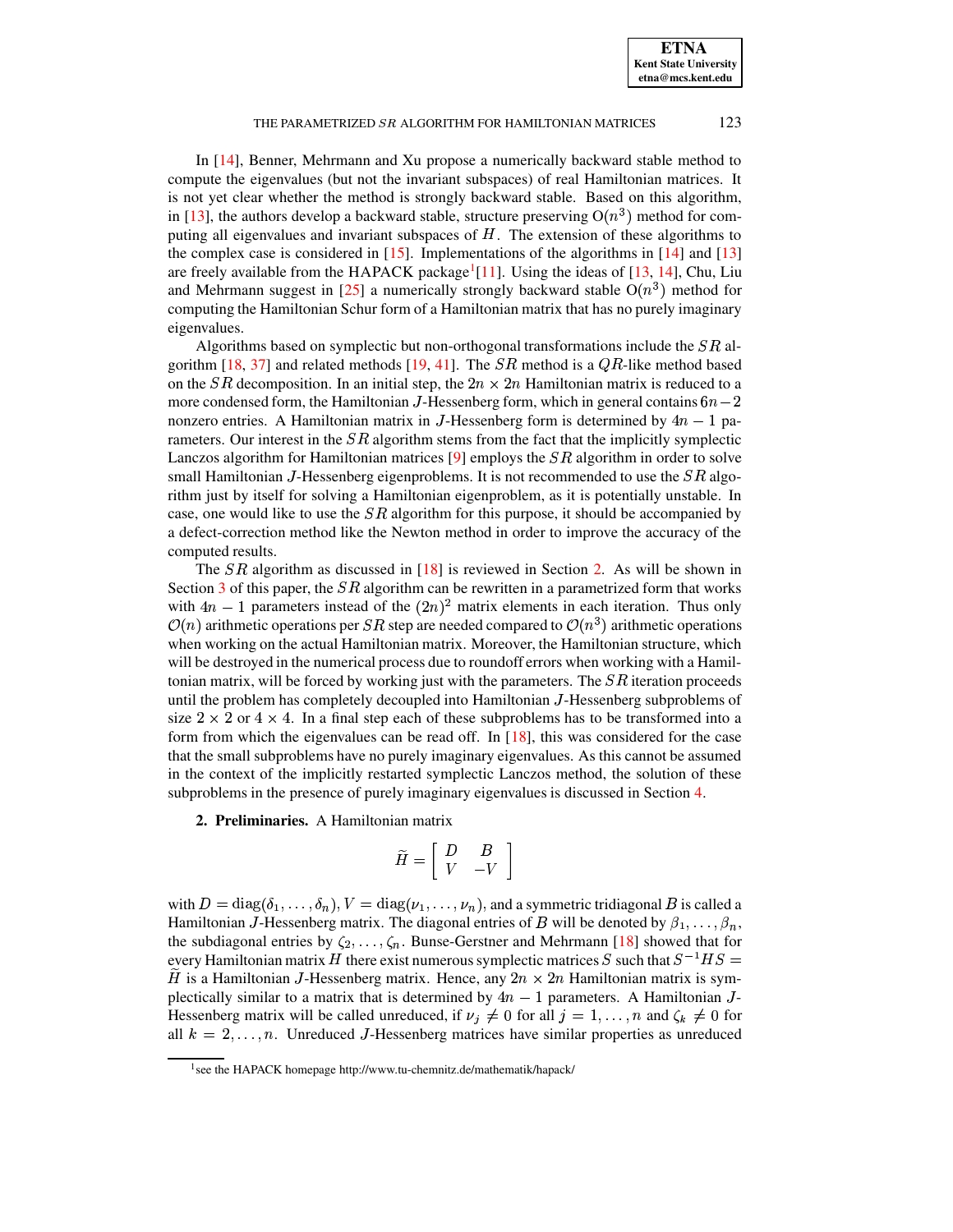Hessenberg matrices. For the  $SR$  theory, the unreduced Hamiltonian J-Hessenberg matrices play a role analogous to that of unreduced Hessenberg matrices in the standard  $\overline{QR}$  theory.

The structure-preserving symplectic Lanczos algorithm for Hamiltonian matrices [\[9\]](#page-23-1) projects a large  $2n \times 2n$  Hamiltonian matrix H onto a small  $2k \times 2k$  Hamiltonian J-Hessenberg matrix  $H_{2k}$  $\mathbb{Z}^n$ 

$$
HS_{2k} = S_{2k}\widetilde{H}_{2k} + \zeta_{k+1}v_{k+1}e_{2k}^T
$$

where the columns of the  $2n \times 2k$  matrix  $S_{2k}$  are symplectic. In order to compute the eigenvalues and, if desired, eigenvectors of  $H_{2k}$  the  $SR$  algorithm is the method of choice as it makes full use of the special Hamiltonian  $J$ -Hessenberg form. This has already been dis-cussed to some extent in [\[18,](#page-23-2) [9,](#page-23-1) [8,](#page-23-16) [49\]](#page-24-1). The *SR* algorithm is a  $QR$ -like algorithm in which the  $QR$  decomposition is replaced by the  $SR$  decomposition. Almost every matrix  $A \in \mathbb{R}^{2n \times 2n}$ can be decomposed into a product  $A = SR$  where S is symplectic and R is J-triangular. A matrix

$$
R=\left[\begin{array}{cc} R_{11} & R_{12} \\ R_{21} & R_{22} \end{array}\right]=\left[\begin{array}{c}\bigtriangledown \\ \circ\searrow \\ \circ\searrow\end{array}\right]
$$

is said to be *J*-triangular if the  $n \times n$  submatrices  $R_{ij}$  are all upper triangular, and  $R_{21}$  is strictly upper triangular. Analogous to the general practice in the  $QR$  iteration [\[29\]](#page-24-10), the  $SR$ iteration is implemented in an implicit fashion. The first implicit transformation  $S_1$  is selected in order to introduce a bulge into the J-Hessenberg matrix  $H$ . That is, a symplectic matrix  $S_1$  is determined such that

$$
S_1^{-1}q(H)e_1 = \alpha e_1, \qquad \alpha \in \mathbb{R},
$$

where  $q(H)$  is an appropriately chosen spectral transformation function. Applying this first transformation to the J-Hessenberg matrix yields a Hamiltonian matrix  $S_1^{-1}HS_1$  with almost <sup>1</sup>-Hessenberg form having a small bulge. The remaining implicit transformations perform a bulge-chasing sweep down the subdiagonals to restore the <sup>1</sup>-Hessenberg form. That is, a symplectic matrix  $S_2$  is determined such that  $S_2^{-1}S_1^{-1}HS_1S_2$  is of J-Hessenberg form again. If H is an unreduced J-Hessenberg matrix and  $rank(q(H)) = 2n$ , then

<span id="page-3-0"></span>2-Z psr <sup>D</sup> psr <sup>r</sup> <sup>r</sup> (2.1)

is also an unreduced J-Hessenberg matrix. Hence, there will be parameters  $\delta_1, \ldots, \delta_k$  $\beta_1, \ldots, \beta_n, \zeta_1, \ldots, \zeta_n, \tilde{\nu}_2, \ldots, \tilde{\nu}_n$  which determine H. The algorithm for reducing a Hamil- $\mathcal{L}_{\mu}$ tonian matrix to  $J$ -Hessenberg form as given in  $[18]$  can be used as a building block for the implicit  $SR$  step. The algorithm uses the following elementary symplectic transformations:

® symplectic Givens transformation

$$
G(k, c, s) = \begin{bmatrix} I_{k-1} & & & & \\ & c & & & s \\ & & & I_{n-k} & \\ & & & & I_{k-1} & \\ & & & & & c \\ & & & & & & I_{n-k} \end{bmatrix}, \text{ where } c^2 + s^2 = 1;
$$

® symplectic Householder transformation

 $\overline{a}$ 

$$
H(k, v) = \left[ \frac{I_{k-1}}{P} \frac{P}{I_{k-1}} \frac{P}{P} \right], \text{ where } P = I_{n-k+1} - 2 \frac{v v^T}{v^T v};
$$

:;

±'²'³¸´ »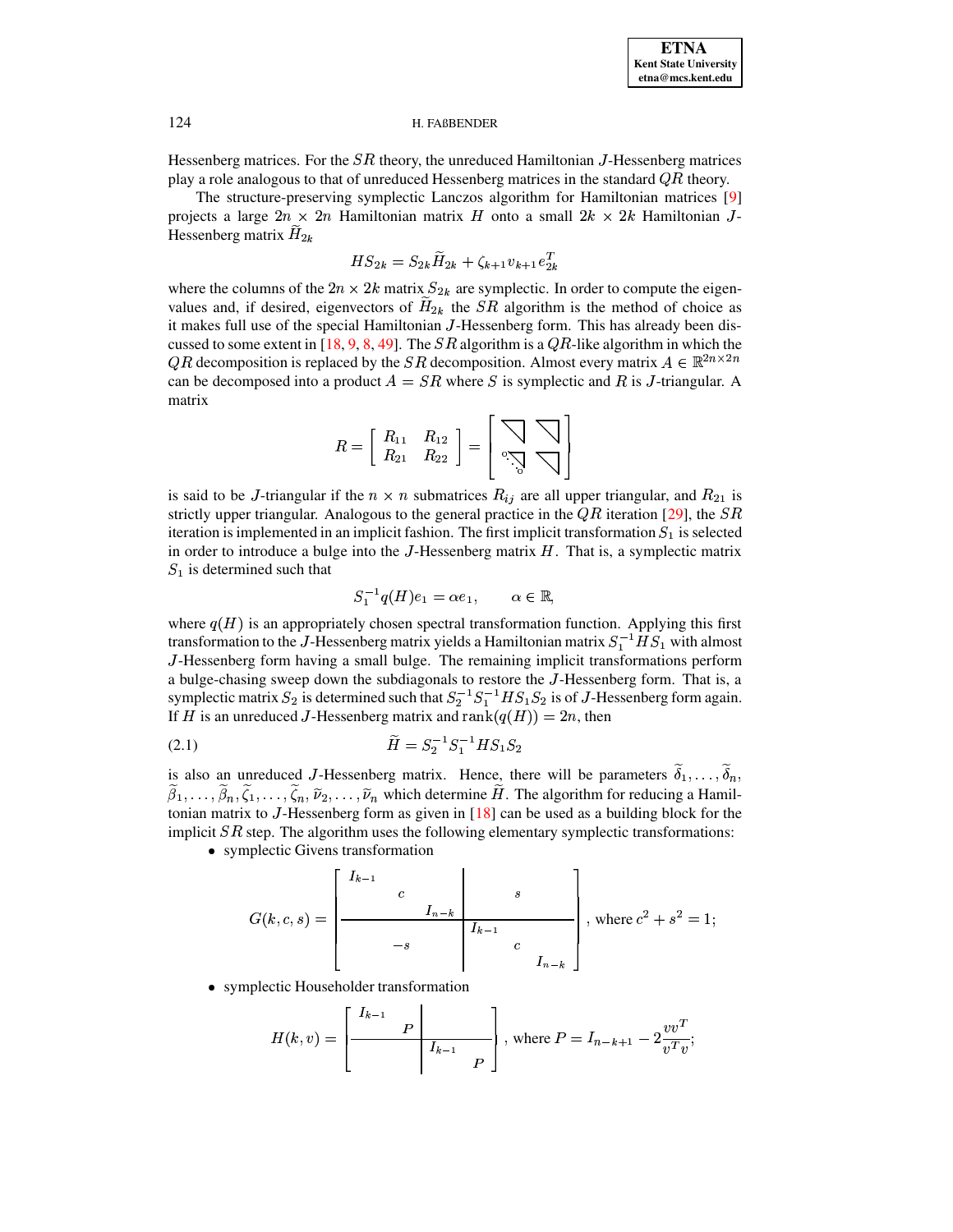• symplectic Gauss transformation

The symplectic Givens and Householder transformations are orthogonal, while the symplectic Gauss transformations are nonorthogonal. Algorithms to compute the entries of the above mentioned transformations can be found, e.g., in [40] and [19]. Here we will use  $[c, s]$  = givens $(a, b)$  and  $[c, d] =$  gauss1 $(a, b)$  to denote the computation of the parameters of a symplectic Givens/Gauss transformation such that

$$
\left[\begin{array}{cc} c & s \\ -s & c \end{array}\right] \left[\begin{array}{c} a \\ b \end{array}\right] = \left[\begin{array}{c} r \\ 0 \end{array}\right], \text{ where } c^2 + s^2 = 1,
$$

or, resp.,

$$
\left[\begin{array}{ccc} c & d \\ & c & d \\ & & c^{-1} & \\ & & & c^{-1} \end{array}\right] \left[\begin{array}{c} \star \\ a \\ b \\ 0 \end{array}\right] = \left[\begin{array}{c} \star \\ 0 \\ r \\ 0 \end{array}\right].
$$

The Gaussian transformations can be computed such that among all possible transformations satisfying the same purpose, the one with the minimal condition number is chosen.

Bunse-Gerstner and Mehrmann present in  $[18]$  an algorithm for reducing an arbitrary matrix to J-Hessenberg form, that is to the 2  $\times$  2 block form where  $A_{11}$ ,  $A_{21}$ ,  $A_{22}$  are upper triangular matrices and  $A_{12}$  is an upper Hessenberg matrix,

$$
A = \left[ \begin{array}{cc} A_{11} & A_{12} \\ A_{21} & A_{22} \end{array} \right] = \left[ \begin{array}{c} \bigtriangledown \\ \bigtriangledown \bigtriangledown \end{array} \right].
$$

The basic idea of the algorithm can be summarized as follows:

for  $j = 1$  to n determine a symplectic matrix  $S$  such that the *j*th column of  $S^{-1}H$  is of the desired form set  $H = S^{-1}HS$ determine a symplectic matrix S such that the  $(n + j)$ th column of  $S^{-1}H$  is of the desired form set  $H = S^{-1}HS$ 

The remaining rows and columns of  $H$  that are not touched explicitly during the process will be in the desired form due to the Hamiltonian structure. The algorithm uses the symplectic Givens transformations  $G_k$ , the symplectic Householder transformations  $H_k$ , and the symplectic Gauss transformations  $L_k$ .

In each step of the  $SR$  iteration, due to the special Hamiltonian eigenstructure, the spectral transformation function will be chosen either as

$$
q_2(H) = (H - \mu I)(H + \mu I), \qquad \mu \in \mathbb{R} \text{ or } \mu = i\omega, \omega \in \mathbb{R},
$$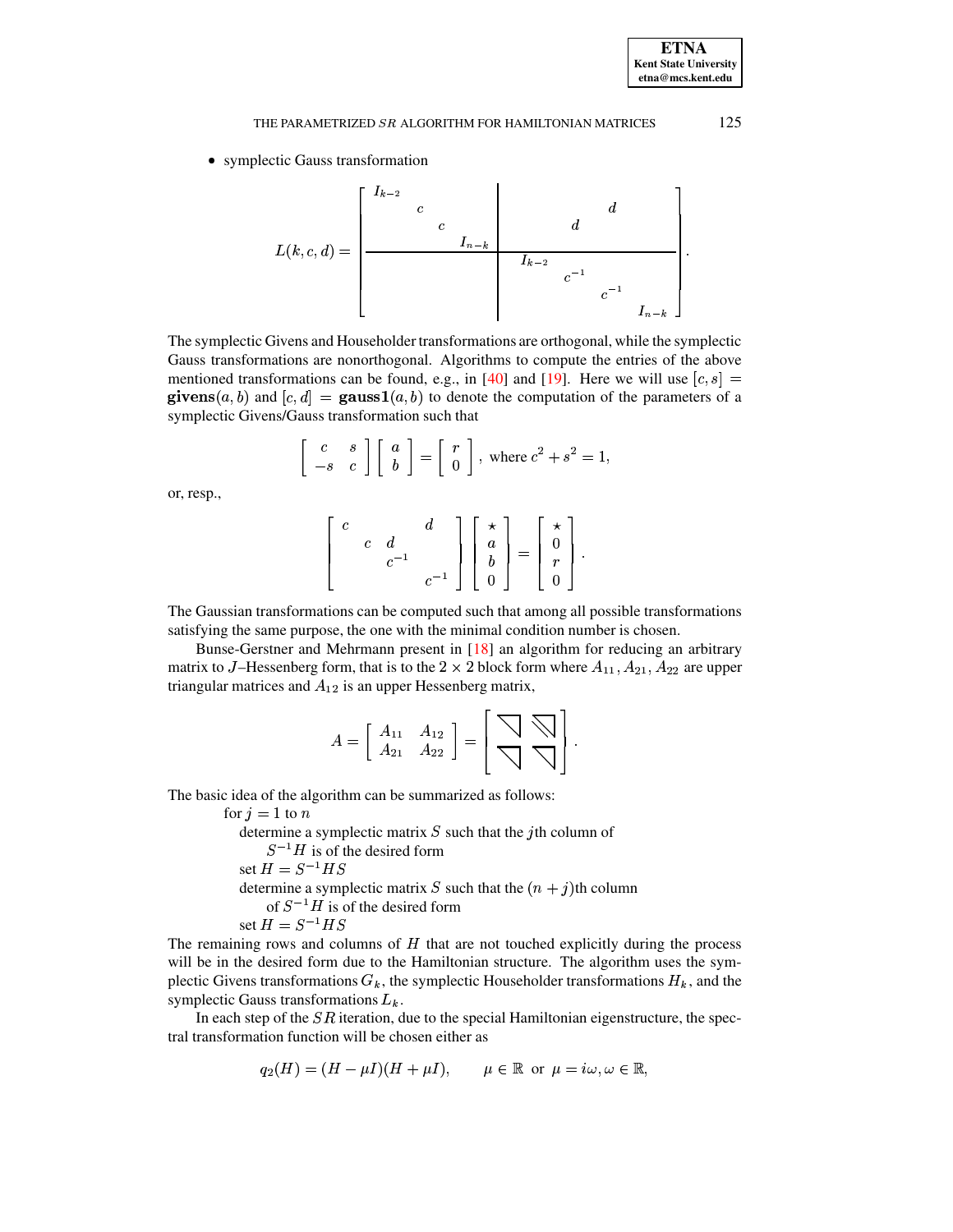<sub>or</sub>

126

$$
q_4(H) = (H - \mu I)(H + \mu I)(H - \overline{\mu}I)(H + \overline{\mu}I), \qquad \mu \in \mathbb{C}, \text{Re}(\mu) \neq 0.
$$

If the chosen shifts are good approximate eigenvalues, we expect deflation at the end of the  $SR$  step as indicated in



As proposed in [18], a shift strategy similar to that used in the standard  $QR$  algorithm should be used. For example, for a quadruple shift, we choose the 4 eigenvalues of the  $4 \times 4$  Hamiltonian J-Hessenberg submatrix

$$
H_{4 \times 4} = \begin{bmatrix} \delta_{n-1} & \beta_{n-1} & \zeta_n \\ \hline \nu_{n-1} & \zeta_n & \beta_n \\ \nu_n & -\delta_{n-1} & -\delta_n \end{bmatrix}
$$

There is no need to compute the eigenvalues of  $H_{4\times4}$  directly. Comparing  $q_4(H)$  with the characteristic polynomial of  $H_{4\times4}$  gives the first column of  $q_4(H)$  which is needed to start the implicit  $SR$  step explicitly. The same can be done for the double shift case. This is exactly the generalized Rayleigh-quotient strategy for choosing the shifts proposed by Watkins and Elsner in  $[48]$ . Hence the convergence theorems Theorem 6.2, 6.3 and 6.5 from  $[48]$  can be applied here. In particular the Hamiltonian  $SR$  algorithm is typically cubically convergent.

<span id="page-5-0"></span>**3. The parametrized**  $SR$  step. As will be shown in this section, the  $SR$  algorithm for a Hamiltonian J-Hessenberg matrix  $H$  can be rewritten in a parametrized form that will work only with the  $4n-1$  parameters which determine H instead of the entire matrix in each iteration step. The parameters which define  $\hat{H}$  (2.1) will be computed directly from those of H without ever forming H or H. Implementations existing so far usually set up  $H$ , and work in a narrow band around the diagonals. This is completely avoided here.

The key to the development of a  $SR$  algorithm working only on the parameters is the observation that at any point in the implicit  $SR$  step only a certain, limited number of rows and columns of the Hamiltonian J-Hessenberg matrix is worked on. In the leading part of the intermediate matrices the Hamiltonian J-Hessenberg form is already retained and is not changed any longer, while the trailing part has not been changed yet. Hence, from the leading part the first parameters of the resulting J-Hessenberg matrix can be read off, while from the trailing part the last parameters of the original J-Hessenberg matrix can still be read off.

Due to the special Hamiltonian eigenstructure, the spectral transformation function will be chosen either as

$$
q_2(H) = (H - \mu I)(H + \mu I),
$$
  $\mu \in \mathbb{R}$  or  $\mu = i\omega, \omega \in \mathbb{R}$ ,

<sub>or</sub>

$$
q_4(H) = (H - \mu I)(H + \mu I)(H - \overline{\mu}I)(H + \overline{\mu}I), \qquad \mu \in \mathbb{C}, \text{Re}(\mu) \neq 0.
$$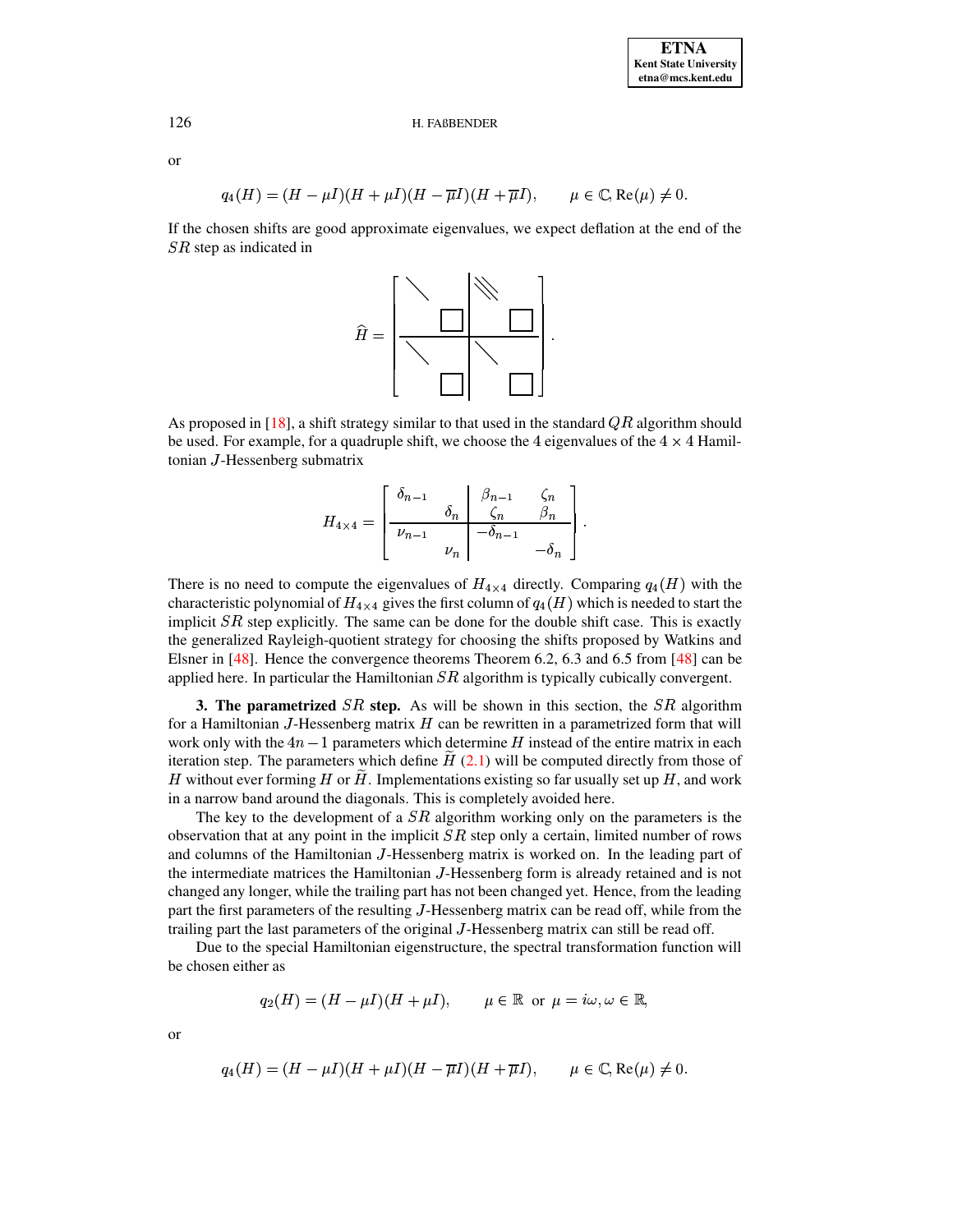| <b>ETNA</b>                  |
|------------------------------|
| <b>Kent State University</b> |
| etna@mcs.kent.edu            |

By applying a sequence of quadruple or double shift  $SR$  steps to a Hamiltonian  $J$ -Hessenberg matrix H it is possible to reduce the tridiagonal block in H to quasi-diagonal form with  $1 \times 1$ and  $2 \times 2$  blocks on the diagonal. The eigenproblem decouples into a number of simple Hamiltonian  $2 \times 2$  or  $4 \times 4$  eigenproblems. Their treatment is covered in Section 4.

In case an exceptional shift step is needed in the  $SR$  algorithm, one might want to use a single shift

$$
q_1(H) = H - \mu I, \qquad \mu \in \mathbb{R}.
$$

For illustration purposes, we will consider here only the single shift case, for a derivation of the double and quadruple shift case see [26].

**3.1.** A single shift implicit  $SR$  step. Consider a single shift implicit  $SR$  step, which might be used as an exceptional shift step in the  $SR$  iteration. As H is a real matrix, for a single shift the shift polynomial  $q_1(H) = H - \mu I$  should be chosen for  $\mu \in \mathbb{R}$ . The first column of  $q_1$  is of the form

$$
x = q_1(H)e_1 = (\delta_1 - \mu)e_1 + \nu_1 e_{n+1}.
$$

This vector can be transformed into a multiple of  $e_1$  by a symplectic Givens transformation  $G_1$  where the parameters  $c_1$ ,  $s_1$  are given by  $[c_1, s_1] =$  givens $(\delta_1 - \mu, \nu_1)$ . Hence, the first step of the implicit  $SR$  step introduces a bulge by a similarity transformation of  $H$  with

$$
G_1 = \left[ \begin{array}{rr|rr} c_1 & & s_1 & \\ \hline & I_{n-1} & & \\ \hline -s_1 & & & c_1 & \\ & & & I_{n-1} \end{array} \right].
$$

This transformation yields

$$
H_{1} = G_{1}HG_{1}^{-1} = \begin{bmatrix} \tilde{\delta}_{1} & & & \beta_{1}^{1} & \zeta_{2}^{1} & & \zeta_{2}^{1} & \zeta_{2}^{1} & & \zeta_{2}^{1} & \zeta_{2}^{1} & & \zeta_{2}^{1} & \zeta_{2}^{1} & & \zeta_{2}^{1} & \zeta_{2}^{1} & & \zeta_{2}^{1} & & \zeta_{2}^{1} & & \zeta_{2}^{1} & & \zeta_{2}^{1} & & \zeta_{2}^{1} & & \zeta_{2}^{1} & & \zeta_{2}^{1} & & \zeta_{2}^{1} & & \zeta_{2}^{1} & & \zeta_{2}^{1} & & \zeta_{2}^{1} & & \zeta_{2}^{1} & & \zeta_{2}^{1} & & \zeta_{2}^{1} & & \zeta_{2}^{1} & & \zeta_{2}^{1} & & \zeta_{2}^{1} & & \zeta_{2}^{1} & & \zeta_{2}^{1} & & \zeta_{2}^{1} & & \zeta_{2}^{1} & & \zeta_{2}^{1} & & \zeta_{2}^{1} & & \zeta_{2}^{1} & & \zeta_{2}^{1} & & \zeta_{2}^{1} & & \zeta_{2}^{1} & & \zeta_{2}^{1} & & \zeta_{2}^{1} & & \zeta_{2}^{1} & & \zeta_{2}^{1} & & \zeta_{2}^{1} & & \zeta_{2}^{1} & & \zeta_{2}^{1} & & \zeta_{2}^{1} & & \zeta_{2}^{1} & & \zeta_{2}^{1} & & \zeta_{2}^{1} & & \zeta_{2}^{1} & & \zeta_{2}^{1} & & \zeta_{2}^{1} & & \zeta_{2}^{1} & & \zeta_{2}^{1} & & \zeta_{2}^{1} & & \zeta_{2}^{1} & & \zeta_{2}^{1} & & \zeta_{2}^{1} & & \zeta_{2}^{1} & & \zeta_{2}^{1} & & \zeta_{2}^{1} & & \zeta_{2}^{1} & & \zeta_{2}^{1} & & \zeta_{2}^{1} & & \zeta_{2}^{1} & & \zeta_{2}^{1} & & \zeta_{2}^{1} & & \zeta_{2
$$

where

$$
\begin{array}{rcl}\n\widetilde{\delta}_1 & = & (c_1^2 - s_1^2)\delta_1 + c_1 s_1(\nu_1 + \beta_1), & \zeta_2' & = & c_1 \zeta_2, \\
\beta_1' & = & c_1^2 \beta_1 - s_1^2 \nu_1 - 2c_1 s_1 \delta_1, & b_1 & = & s_1 \zeta_2, \\
\nu_1' & = & c_1^2 \nu_1 - s_1^2 \beta_1 - 2c_1 s_1 \delta_1.\n\end{array}
$$

Now we will restore the J-Hessenberg form by chasing the bulge  $b_1$  down the diagonal. In order to do so, we will apply the algorithm 'JHESS' for the reduction of an arbitrary matrix to J-Hessenberg form' as given by Bunse-Gerstner and Mehrmann in [18] to  $H_1$ . A symplectic matrix  $S_2$  is constructed such that

<span id="page-6-0"></span>
$$
\widetilde{H} = S_2 H_1 S_2^{-1}
$$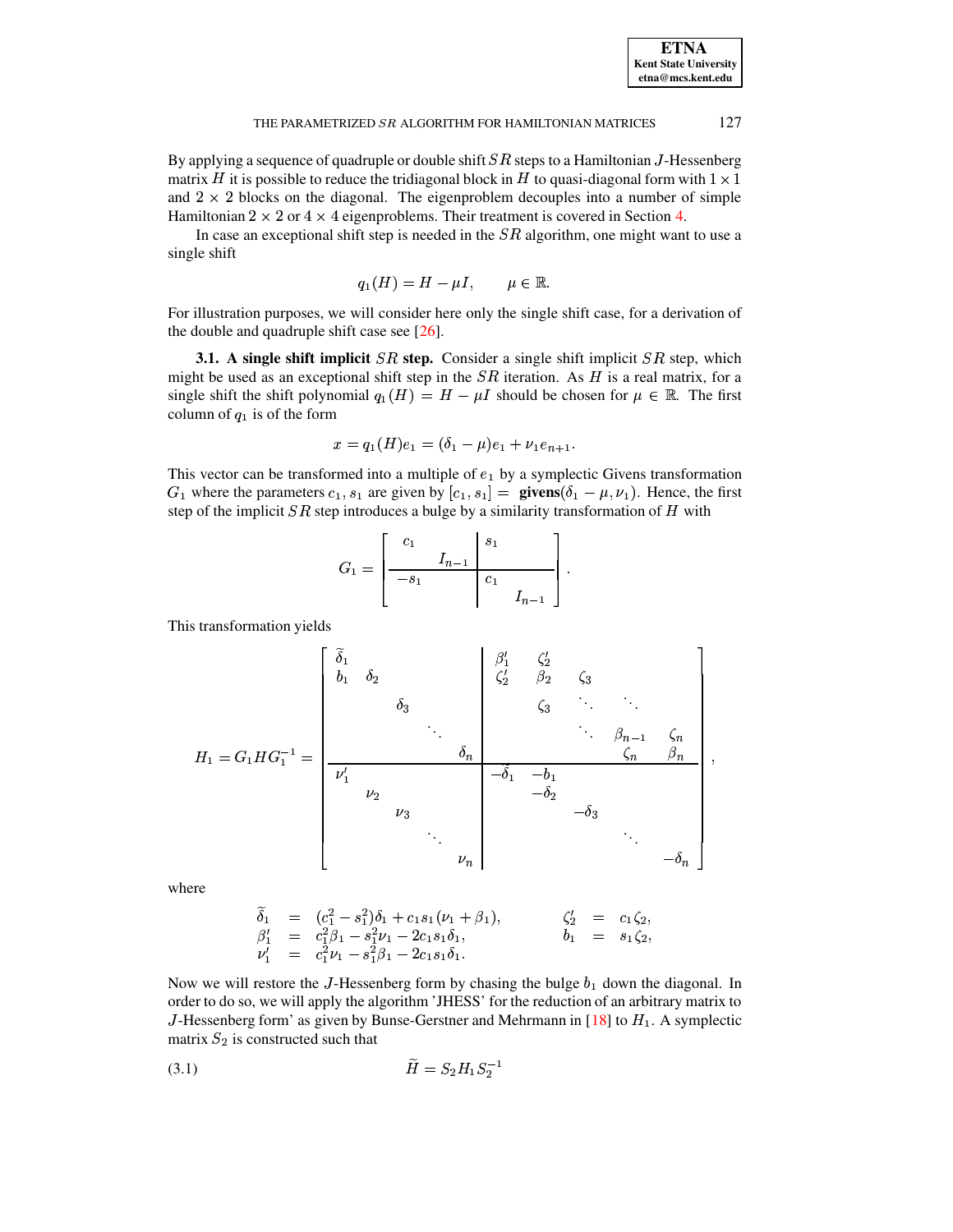$\overline{ }$ 

#### H. FAßBENDER

is in J-Hessenberg form. Due to the special form of  $H_1$ , the algorithm simplifies considerably.

First, a symplectic Gauss transformation  $L_2$  where the parameters are given by  $[c_2, d_2] = \text{gauss1}(b_1, \nu_1)$ 

$$
L_2 = \begin{bmatrix} c_2 & & & d_2 & & \\ & c_2 & & & \\ & & I_{n-2} & & \\ & & & c_2^{-1} & & \\ & & & & c_2^{-1} & \\ & & & & & I_{n-2} \end{bmatrix}
$$

is applied to eliminate the  $(1, 2)$  element, resulting in

$$
H_2 = L_2 H_1 L_2^{-1} = \begin{bmatrix} \widetilde{\delta}_1 & b_2 & & & & \widetilde{\beta}_1 & \zeta_2'' & & & & \\ & \delta_2 & & & & \zeta_2'' & \beta_2' & \zeta_3' & & & \\ & & \delta_3 & & & \zeta_3' & \ddots & \ddots & & \\ & & & \ddots & & & \ddots & \beta_{n-1} & \zeta_n \\ & & & & \ddots & & & \ddots & \beta_{n-1} & \zeta_n \\ & & & & & \delta_n & & & \zeta_n' & \beta_n \\ & & & & & & \delta_n & & & \zeta_n \\ & & & & & & & \delta_n & & \\ & & & & & & & \delta_n & & \\ & & & & & & & & \delta_n & & \\ & & & & & & & & & \delta_n \end{bmatrix}
$$

where

$$
\begin{array}{rcl}\n\widetilde{\beta}_1 &=& -d_2^2 \nu_2 + c_2^2 \beta'_1, & \widetilde{\nu}_1 &=& c_2^{-2} \nu'_1, \\
\beta'_2 &=& c_2^2 \beta_2 - c_2 d_2 b_1, & \nu'_2 &=& c_2^{-2} \nu_2, \\
\zeta''_2 &=& -d_2 c_2 (\delta_2 + \widetilde{\delta}_1) + c_2^2 \zeta'_2, & b_2 &=& d_2 c_2^{-1} \nu_2 \\
\zeta'_3 &=& c_2 \zeta_3.\n\end{array}
$$

The bulge has moved from the  $(2,1)$  position to the  $(1,2)$  position. Due to the Hamiltonian structure, simultaneously the  $(n + 1, n + 2)$  position moved to the  $(n + 2, n + 1)$  position. Hence, the first column of  $H_2$  is in the desired form. Next the  $(n + 1)$ st column is treated. A symplectic Givens transformation  $G_2$  where the parameters  $c_3$ ,  $s_3$  are given by  $[c_3, s_3] =$  givens $(\zeta_2'', b_2)$ 

is used to eliminate the  $(n + 2, n + 1)$  entry (and simultaneously the  $(1, 2)$  entry). This gives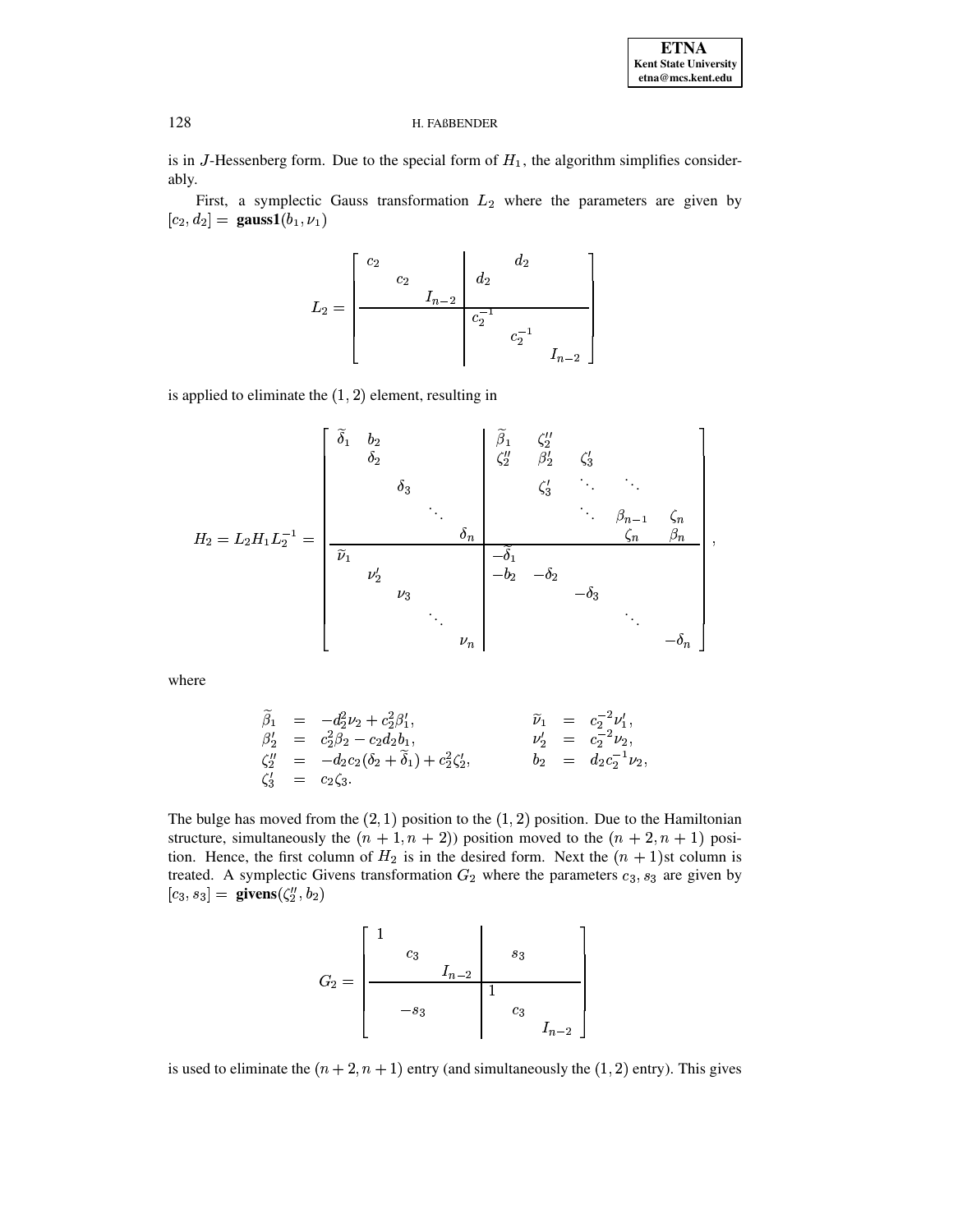$$
H_3 = G_2 H_2 G_2^T
$$

where

$$
\begin{array}{rcl}\n\widetilde{\delta}_2 & = & (c_3^2 - s_3^2)\delta_2 - c_3 s_3(\nu_2' + \beta_2'), & & \zeta_2''' & = & c_3\zeta_2'' - s_3b_2, \\
\beta_2'' & = & c_3^2\beta_2' - 2c_3 s_3\delta_2 - s_3^2\nu_2', & & \zeta_3'' & = & c_3\zeta_3', \\
\nu_2'' & = & c_3^2\nu_2' - 2c_3 s_3\delta_2 - s_3^2\beta_2'', & & b_3 & = & s_2\zeta_3'.\n\end{array}
$$

The first and the  $(n + 1)$ st column of  $H_3$  are in the desired form. The bulge has been chased from position  $(2, 1)$   $((n+1, n+2))$  to position  $(3, 2)$   $((n+2, n+3))$ . Continuing in the same fashion, it can be chased until the J-Hessenberg form has been restored. In order to derive an algorithm that works only on the parameters which determine the Hamiltonian matrix  $H$ , let us consider the next step of the process as well. We will see that  $\tilde{\delta}_1$ ,  $\tilde{\delta}_2$ ,  $\tilde{\nu}_1$  and  $\tilde{\beta}_1$  will not be changed in the following calculations. They belong to the set of parameters which determine the matrix  $\tilde{H}$  (3.1).

In the next step, first a symplectic Gauss transformation<br>  ${\cal L}_3$ 

$$
L_3=\begin{bmatrix}1&&&&&\\&c_4&&&\\&&&c_4&&\\&&&&&d_4&\\&&&&1&&\\&&&&&1&\\&&&&&c_4^{-1}&&\\&&&&&c_4^{-1}&&\\&&&&&&&c_4^{-1}&&\\&&&&&&&I_{n-3}&\end{bmatrix}
$$

with  $[c_4, d_4] = \text{gauss1}(b_2, \nu_2'')$  to eliminate the (3, 2) element is applied, resulting in  $H_4 =$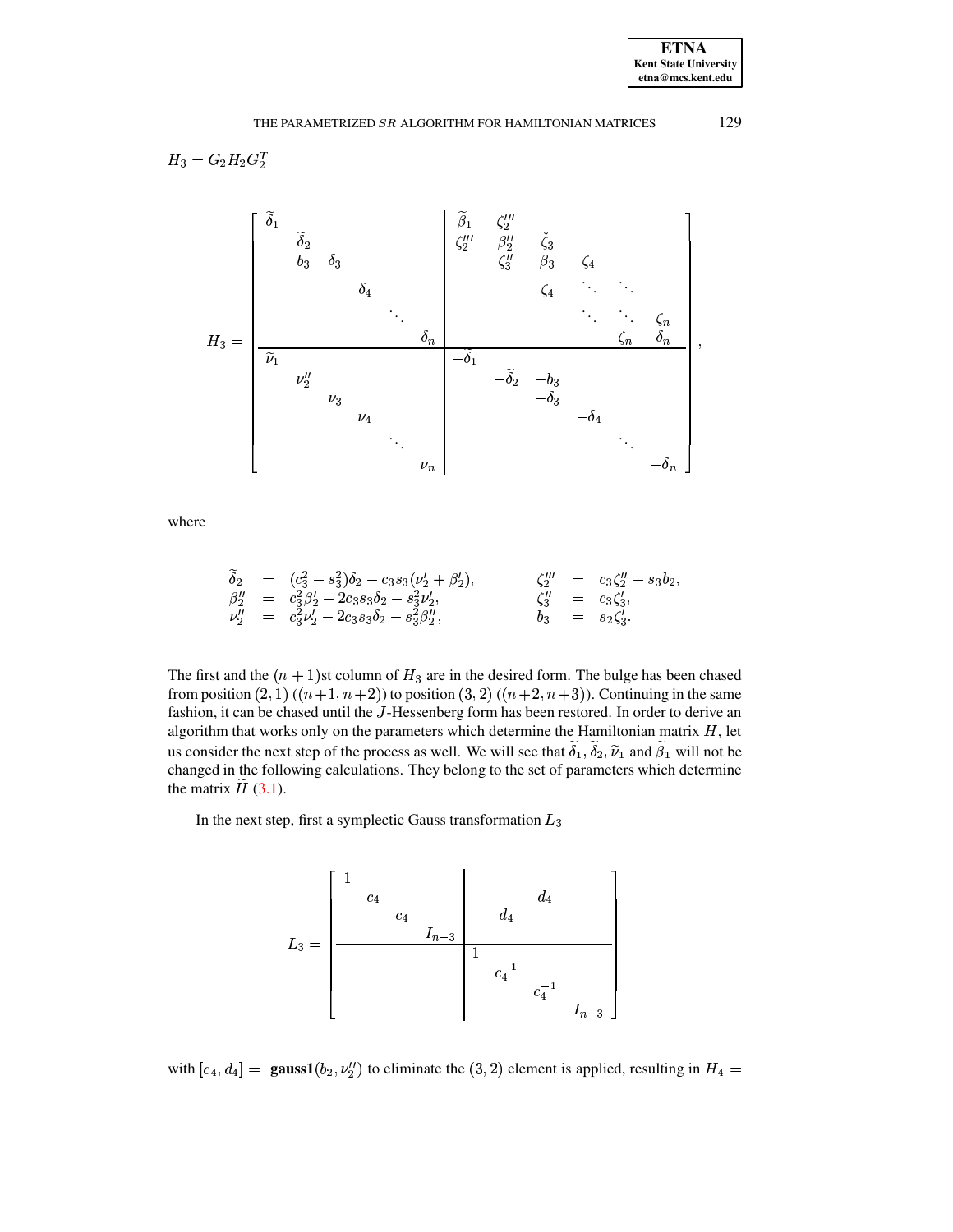$L_3H_3L_3^{-1}$ 



where

$$
\begin{array}{rcl}\n\widetilde{\beta}_2 & = & -d_4^2 \nu_3 + c_4^2 \beta_2'', & \zeta_4' & = & c_4 \zeta_4, \\
\beta_3' & = & c_4^2 \beta_3 - c_4 d_4 b_3, & \widetilde{\nu}_2 & = & c_4^{-2} \nu_2'', \\
\zeta_2''' & = & c_4 \zeta_2'''', & \nu_3' & = & c_4^{-2} \nu_3, \\
\zeta_3''' & = & -d_4 c_4 (\delta_3 + \widetilde{\delta}_2) + c_4^2 \zeta_3''', & b_4 & = & d_4 c_4^{-1} \nu_3.\n\end{array}
$$

Comparing these computations with those of generating  $H_2$ , we find that the set of parameters is transformed in the same way as before, in the formulae just the indices of the parameters have been increased by one. But there is an additional computation updating  $\zeta_2$  (as there is no  $\zeta_1$  such an update did not occur in the computation of  $H_2$ ).

Next a symplectic Givens transformation  $G_3$  with  $[c_5, s_5] =$  givens  $(\zeta_3''', b_4)$ 

$$
G_3=\left[\begin{array}{cc|c}1\\&1\\&&c_5\\&&&s_5\\&&&&1\\&&-s_5&&&1\\&&&&&c_5\\&&&&&I_{n-3}\\&&&&&&I\\&&&&&I_n\\ \end{array}\right]
$$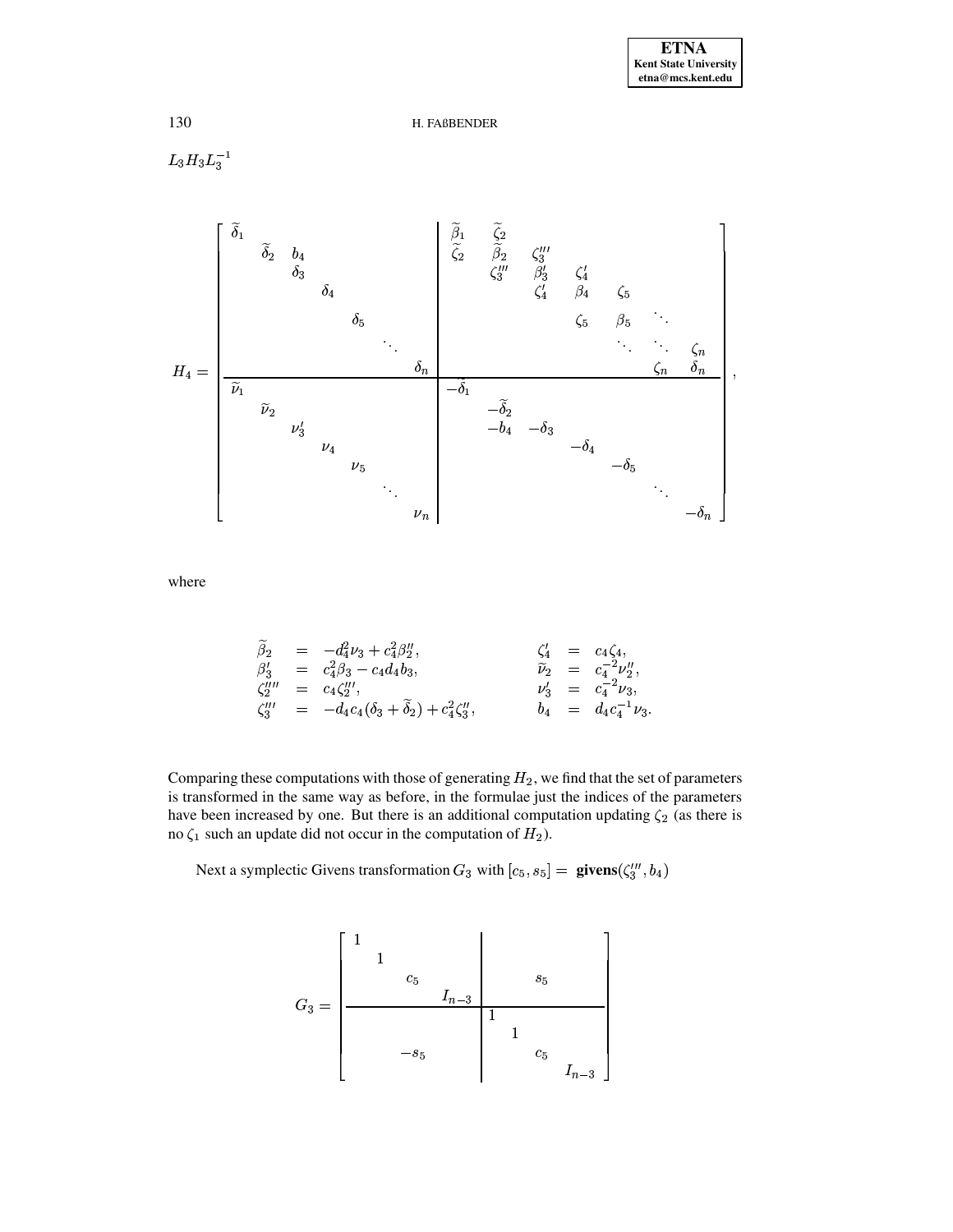is used to eliminate the (2, 3) entry. The similarity transformation  $H_5 = G_3 H_5 G_3^T$  yields

$$
H_5 = \begin{bmatrix} \widetilde{\delta}_1 & \widetilde{\delta}_2 & & & \\ & \widetilde{\delta}_3 & & & \\ & \widetilde{\delta}_3 & \delta_4 & & \\ & \delta_5 & \delta_4 & & \\ & \ddots & & \ddots & \\ & & \ddots & & \\ & & & \ddots & \\ & & & & \ddots & \\ & & & & & \ddots \end{bmatrix}
$$
\n
$$
H_5 = \begin{bmatrix} \widetilde{\delta}_1 & \widetilde{\delta}_2 & \zeta_3'''' & \zeta_4' & \\ & \zeta_3'' & \beta_3'' & \zeta_4' & \\ & \zeta_4' & \beta_4 & \zeta_5 & \\ & \zeta_5 & \beta_5 & \ddots & \\ & \ddots & \ddots & \ddots & \\ & & & & \ddots \end{bmatrix}
$$
\n
$$
v_2
$$
\n
$$
v_3
$$
\n
$$
v_4
$$
\n
$$
v_5
$$
\n
$$
v_n
$$
\n
$$
v_n
$$
\n
$$
v_n
$$

where

$$
\begin{array}{rcl}\n\widetilde{\delta}_3 & = & (c_5^2 - s_5^2)\delta_3 - c_5 s_5(\nu_3' + \beta_3'), & & \zeta_3''' & = & c_5\zeta_3''' - s_5b_4, \\
\beta_3'' & = & c_5^2\beta_3' - 2c_5 s_5\delta_3 - s_5^2\nu_3', & & \zeta_4' & = & c_5\zeta_4, \\
\nu_3'' & = & c_5^2\nu_3' - 2c_5 s_5\delta_3 - s_5^2\beta_3', & b_5 & = & s_5\zeta_4.\n\end{array}
$$

Comparing these computations with those of generating  $H_3$ , we find that the set of parameters is transformed in the same way as before, in the formulae just the indices of the parameters have been increased by one. The bulge has been chased down another row and column, we

have the same situation as in  $H_3$ .<br>The parameters  $\tilde{\delta}_1$ ,  $\tilde{\delta}_2$ ,  $\tilde{\delta}_3$ ,  $\tilde{\beta}_1$ ,  $\tilde{\beta}_2$ ,  $\tilde{\zeta}_2$ ,  $\tilde{\nu}_1$  and  $\tilde{\nu}_2$  of the resulting matrix  $\tilde{H}$  can be read off. In general, once the bulge is chased down j rows and columns, the leading  $j - 1$  rows and columns of each block are not changed anymore. The parameters  $\delta_1, \ldots, \widetilde{\delta}_{j+1}, \widetilde{\beta}_1, \ldots, \widetilde{\beta}_j$  $\tilde{\zeta}_2, \ldots, \tilde{\zeta}_{j-1}, \tilde{\nu}_1, \ldots, \tilde{\nu}_j$  of the resulting matrix  $\tilde{H}$  can be read off.<br>From the given reduction it is easy to derive an algorithm that computes the parameters

of H one set (that is,  $\delta_{j+1}, \beta_j, \zeta_j, \tilde{\nu}_j$ ) at a time given the parameters of H. One has to be careful when the columns  $n-1$  and  $2n-1$  are treated, as there is no  $\zeta_{n+1}$ . A careful flop count reveals

- the computation of the parameters of a Givens transformation requires 4 multiplications, 1 addition and 1 square root,
- the computation of the parameters of a Gauss transformation requires 4 multiplications, 1 addition and 2 square roots,
- $\bullet$  the introduction of the bulge requires 15 multiplications and 7 additions,
- the application of the Gauss transformation requires in general 15 multiplications and 4 additions (in the last step, only 14 multiplications are needed),
- the application of the Givens transformation requires in general 16 multiplications and 11 additions (in the last step, only 13 multiplications are needed),

so that the first step of the algorithm (Givens transformation to introduce the bulge) requires 19 multiplications, 8 additions and 1 square root, followed by repeated applications of a Gauss and a Givens transformation which requires  $(n-1)\times 39$  multiplications, 17 additions and 3 square roots (minus 2 multiplications in the last step). Hence, the algorithm requires  $39n - 22$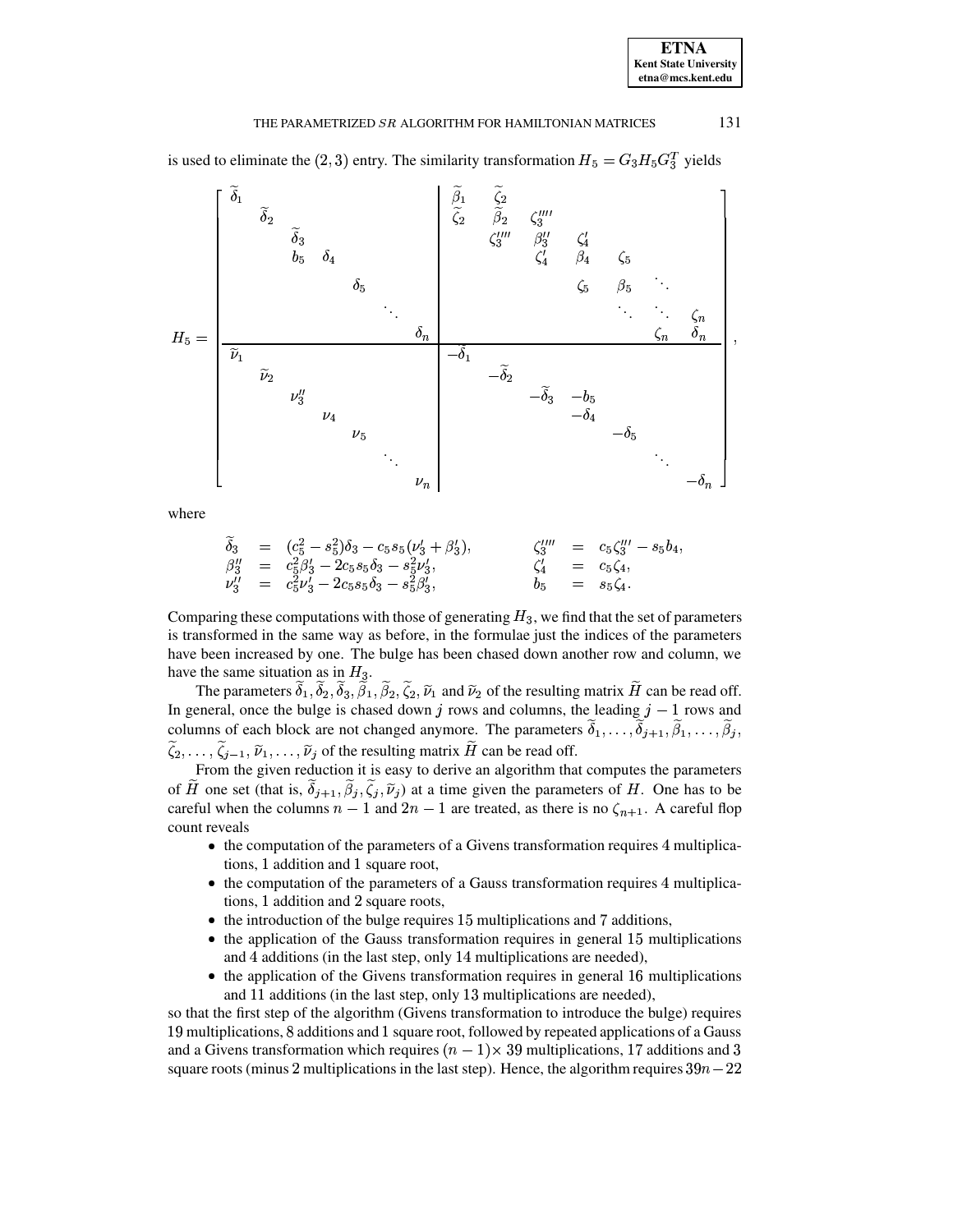multiplications,  $17n - 9$  additions and  $3n - 2$  square roots. In other words, the implicit single SR step working on the parameters only requires  $\mathcal{O}(n)$  flops. As the entire process works only on the parameters which determine the Hamiltonian matrix, the Hamiltonian structure is forced in every step of the algorithm.

**3.2.** A double shift implicit  $SR$  step. As  $H$  is a Hamiltonian matrix, for a double shift the shift polynomial  $q_2(H) = (H - \mu I)(H + \mu I)$  should be chosen for  $\mu \in \mathbb{R}$  or  $\mu = i\omega, \omega \in \mathbb{R}$ . In the first case, the first column of  $q_2$  is of the form

 $x = q_2(H)e_1 = (H^2 - \mu^2 I)e_1 = (\delta_1^2 + \nu_1 \beta_1 - \mu^2)e_1 + \nu_1 \zeta_2 e_2.$ 

while in the second case the first column of  $q_2$  is of the form

$$
x = q_2(H)e_1 = (H^2 + \omega^2 I)e_1 = (\delta_1^2 + \nu_1 \beta_1 + \omega^2)e_1 + \nu_1 \zeta_2 e_2.
$$

In case, a Rayleigh-quotient strategy is used, the shifts will be chosen as the eigenvalues of

$$
H_{2\times 2} = \left[\begin{array}{c|c}\delta_n & \beta_n \\
\hline\nu_n & -\delta_n\n\end{array}\right].
$$

There is no need to compute the eigenvalues of  $H_{2\times 2}$  directly. Comparing  $q_2(H) = (H \mu I$ )( $H + \mu I$ ) =  $H^2 - \mu^2 I$  with the characteristic polynomial of  $H_{2\times 2}$ 

$$
\det(H_{2\times 2}-\lambda I)=\lambda^2-(\delta_n^2+\beta_n\nu_n)
$$

yields that  $q_2$  should be chosen as

$$
q_2(H) = H^2 - (\delta_n^2 + \beta_n \nu_n)I.
$$

The first column is then given by

$$
q_2(H)e_1 = (\delta_1^2 + \nu_1 \beta_1 - \delta_n^2 - \beta_n \nu_n)e_1 + \nu_1 \zeta_2 e_2
$$

Hence, in any case, the first column of the spectral transformation has the same form. A parametrized version of the implicit double shift  $SR$  step can be derived in complete analogy to the implicit single step. For a derivation see  $[26]$ .

3.3. A quadruple shift implicit  $SR$  step. For an implicitly shifted quadruple shift step, the shift  $\gamma \in \mathbb{C}$ , Re( $\gamma$ )  $\neq$  0 defines the spectral transformation

$$
(H-\gamma I)(H+\gamma I)(H-\overline{\gamma} I)(H+\overline{\gamma} I).
$$

An implicitly shifted quadruple step can also be used to perform two double shift steps, in that case we have shifts  $\mu$  and  $\eta$  that are either real or purely imaginary. The spectral transformation is given by

<span id="page-11-0"></span>(3.2) 
$$
X = (H - \mu I)(H + \mu I)(H - \eta I)(H + \eta I).
$$

With  $\mu = \gamma$  and  $\eta = \overline{\gamma}$  this is just the spectral transformation given above. Hence, let us consider the slightly more general expression in our derivations.

First we need to compute the first column of  $X(3.2)$  in order to determine the first symplectic transformation which will introduce the bulge to be chased;

$$
x = (H - \mu I)(H + \mu I)(H - \eta I)(H + \eta I)e_1
$$
  
=  $(H^2 - \mu^2 I)(H^2 - \eta^2 I)e_1$   
=  $(H^2 - \mu^2 I)[(\delta_1^2 + \nu_1 \beta_1 - \eta^2)e_1 + \nu_1 \zeta_2 e_2]$   
=  $(H^2 - \mu^2 I)[(a_1 - \eta^2)e_1 + \nu_1 \zeta_2 e_2]$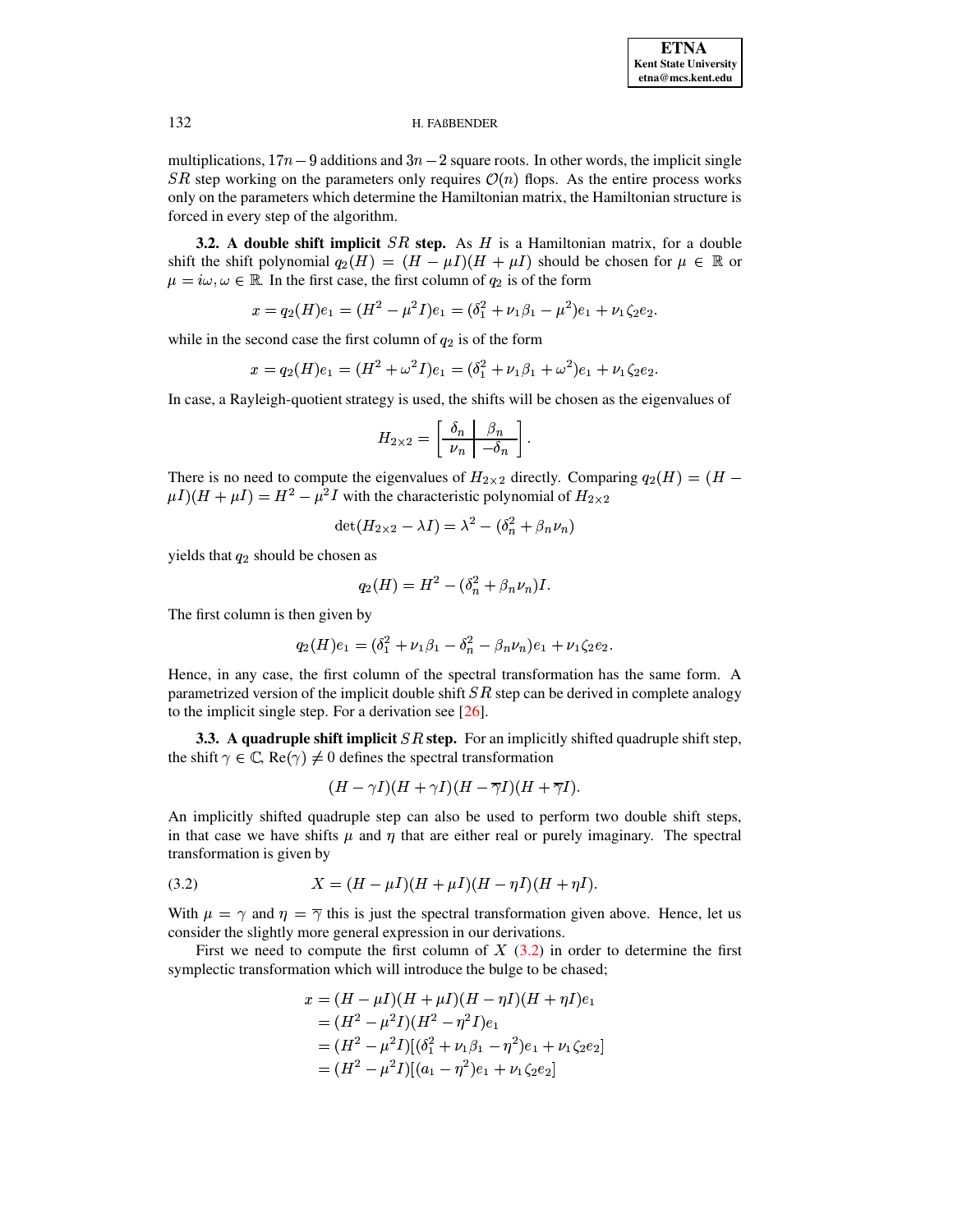where we used for notational convenience

$$
a_j = \delta_j^2 + \nu_j \beta_j.
$$

Hence,

$$
x = (a_1 - \eta^2)[(a_1 - \mu^2)e_1 + \nu_1\zeta_2e_2] + \nu_1\zeta_2[H(\delta_2e_2 + \nu_2e_{n+2} - \mu^2e_2]
$$
  
\n
$$
= (a_1 - \eta^2)[(a_1 - \mu^2)e_1 + \nu_1\zeta_2e_2]
$$
  
\n
$$
+ \nu_1\zeta_2[\delta_2(\delta_2e_2 + \nu_2e_{n+2}) + \nu_2(\zeta_2e_1 + \beta_2e_2 + \zeta_3e_3 - \delta_2e_{n+2}) - \mu^2e_2]
$$
  
\n
$$
= [(a_1 - \eta^2)(a_1 - \mu^2) + \nu_1\nu_2\zeta_2^2]e_1 + \nu_1\zeta_2[(a_1 + a_2 - \eta^2 - \mu^2)]e_2 + \nu_1\nu_2\zeta_2\zeta_3e_3
$$
  
\n
$$
= [a_1^2 + \nu_1\nu_2\zeta_2^2 - (\eta^2 + \mu^2)a_1 + \mu^2\eta^2]e_1 + \nu_1\zeta_2[(a_1 + a_2) - (\eta^2 + \mu^2)]e_2
$$
  
\n
$$
+ \nu_1\nu_2\zeta_2\zeta_3e_3.
$$

In case, a Raleigh-quotient like shift strategy is chosen, the spectral transformation function  $q_4$  has to be chosen as

$$
q_4(H)e_1 = (a_1^2 + \zeta_2^2 \nu_1 \nu_2 - (a_{n-1} + a_n)a_1 + a_{n-1}a_n - \nu_{n-1}\nu_n \zeta_n^2)e_1
$$
  
+  $\zeta_2 \nu_1[(a_1 + a_2) - (a_{n-1} + a_n)]e_2 + \nu_1 \nu_2 \zeta_2 \zeta_3 e_3.$ 

Hence, in any case, the first column of the spectral transformation has the same form. A parametrized version of the implicit quadruple shift  $SR$  step can be derived in complete analogy to the implicit single step. For a derivation see  $[26]$ .

<span id="page-12-0"></span>4. Solving the  $2 \times 2$  and  $4 \times 4$  subproblems. We proceed with the *SR* iteration until the problem has completely decoupled into Hamiltonian J-Hessenberg subproblems of size  $2 \times 2$ or 4 x 4; that is, at least every second  $\zeta_i$  in  $\hat{H} = S^{-1}HS$  is neglectably small. In a final step we now have to transform each of these subproblems into a form from which the eigenvalues can be read off. In order to do so, each subproblem is transformed into Hamiltonian Schur form  $H_{Schur}$  by an orthogonal symplectic transformation

$$
H_{Schur} = \left[ \begin{array}{cc} T & N \\ 0 & -T^T \end{array} \right],
$$

where N is symmetric and T is a block upper triangular matrix with  $1 \times 1$  or  $2 \times 2$  blocks on the diagonal. If possible, the eigenvalues of  $T$  will have negative real part. This has already been discussed in [18] for the case that the Hamiltonian matrix has no purely imaginary eigenvalues. In that paper, the  $SR$  algorithm is used to solve complete stable eigenproblems, this implies that the  $2 \times 2$  and  $4 \times 4$  subproblems have no purely imaginary eigenvalues. This cannot be assumed here. Even if the original Hamiltonian matrix  $H$  does not have purely imaginary eigenvalues, the projected much smaller Hamiltonian J-Hessenberg matrix computed by the symplectic Lanczos method for Hamiltonian matrices may have some. When possible, the results from  $[18]$  are used. The cases not considered in  $[18]$  are discussed here in detail.

Let us start with the  $2 \times 2$  subproblems. They are of the form

$$
H_{2\times 2} = \left[ \begin{array}{cc} \delta_j & \beta_j \\ \nu_j & -\delta_j \end{array} \right].
$$

The characteristic polynomial is given by

$$
\det(H_{2\times 2} - \lambda I) = \lambda^2 - (\delta_j^2 + \beta_j \nu_j)
$$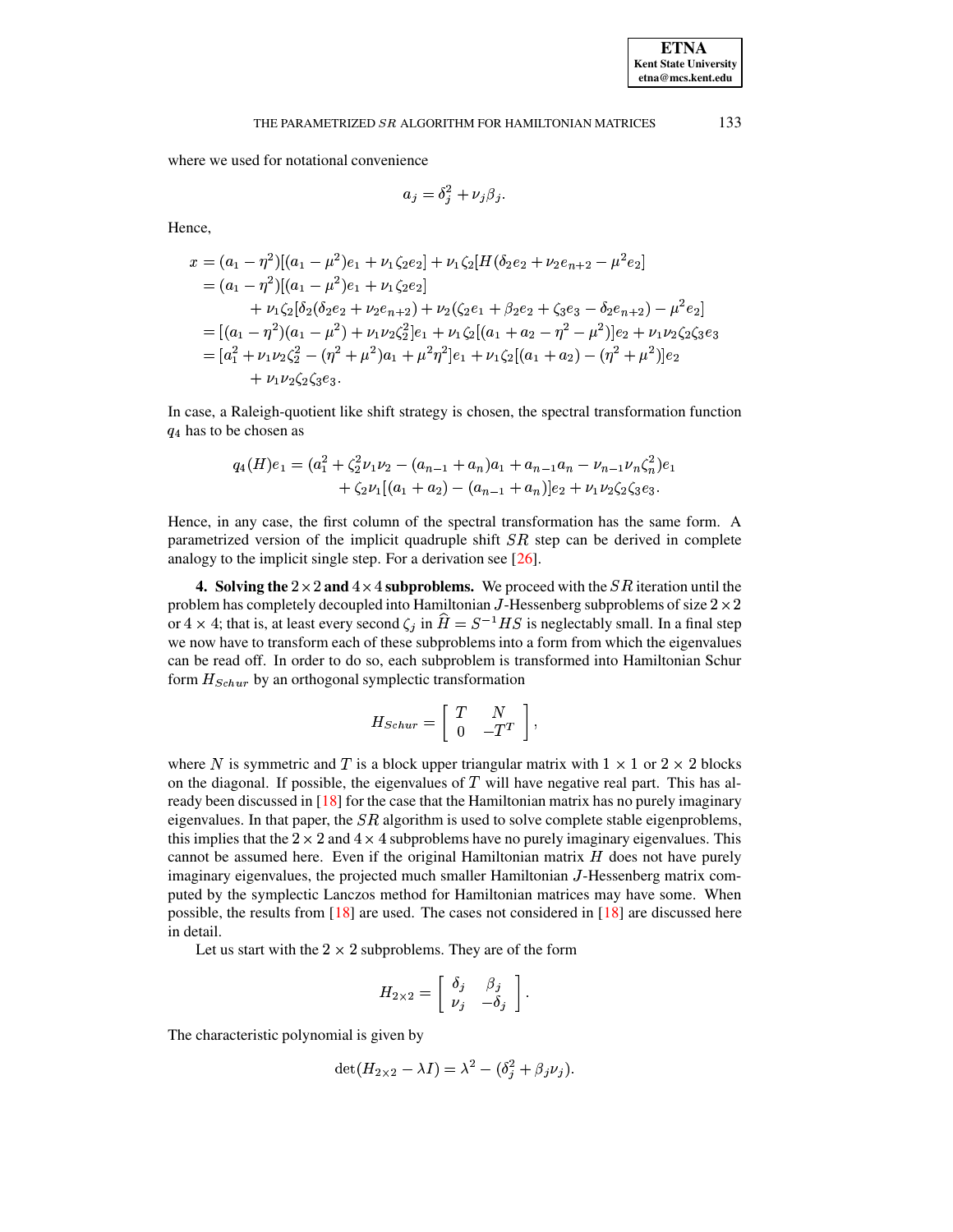Hence, the eigenvalues are

$$
\pm \lambda = \pm \sqrt{\delta_j^2 + \beta_j \nu_j}.
$$

In case the eigenvalues are real that is, if  $\delta_j^2 + \beta_j \nu_j > 0$ , a 2 × 2 Givens transformation [18]

$$
Q = \begin{cases} \sqrt{(\delta_j - \lambda)^2 + \nu_j^2}^{-1} \begin{bmatrix} \delta_j - \lambda & -\nu_j \\ \nu_j & \delta_j - \lambda \end{bmatrix} & \text{if } \lambda \neq \delta_j \text{ and } \nu_j \neq 0, \\ \text{if } \lambda = -\delta_j \text{ and } \nu_j = 0, \\ \sqrt{(4\delta_j^2 + \beta_j^2)}^{-1} \begin{bmatrix} \beta_j & -2\delta_j \\ 2\delta_j & \beta_j \end{bmatrix} & \text{if } \lambda = \delta_j \text{ and } \nu_j = 0. \end{cases}
$$

is used in order to put the negative eigenvalue in the  $(1, 1)$  position.  $Q$  is orthogonal and symplectic and

$$
Q^T H_{2\times 2} Q = \left[ \begin{array}{rr} -\lambda & x \\ & \lambda \end{array} \right]
$$

Lifting Q into the  $(j, n + j)$ th plane of a corresponding  $2n \times 2n$  orthogonal symplectic Givens matrix G and transforming  $\hat{H}$  with G will eliminate  $\nu_j$  and put  $-\lambda$  in the  $(j, j)$  position of  $G^T \hat{H} G$ . Therefore, SG contains in its jth column the eigenvector corresponding to  $-\lambda$ which belongs to the stable invariant subspace (if there exists one).

<span id="page-13-0"></span>REMARK 4.1. In [49], it is suggested to further reduce the  $2 \times 2$  problem by using the symplectic transformation

$$
Q'=\left[\begin{array}{cc} \frac{1}{2\lambda} & x \\ & 2\lambda \end{array}\right],
$$

which transforms  $Q^T H_{2\times 2} Q$  into diagonal form

$$
Q'^{-1}Q^T H_{2\times 2}QQ' = \begin{bmatrix} -\lambda \\ & \lambda \end{bmatrix}
$$

This allows to read off the eigenvectors to both eigenvalues, but, depending on  $\lambda$  this additional transformation may increase the numerical instability of the  $SR$  algorithm. This additional transformation is not necessary as both eigenvectors can be read off directly from

$$
\left[\begin{array}{cc} -\lambda & x \\ & \lambda \end{array}\right]
$$

The eigenvector corresponding to  $-\lambda$  is  $e_1 = [1, 0]^T$ , the eigenvector corresponding to  $\lambda$  is

$$
\left[\begin{array}{c}x\\2\lambda\end{array}\right]
$$

In case the eigenvalues are purely imaginary (that is, if  $\delta_j^2 + \beta_j \nu_j < 0$ ) nothing needs to be done. If one is interested in at least one eigenvector corresponding to the pair of imaginary eigenvalues, then  $H_{2\times 2}$  has to be transformed into its canonical Schur form

$$
H_{final} = \left[ \begin{array}{cc} 0 & \pm \beta \\ \mp \beta & 0 \end{array} \right].
$$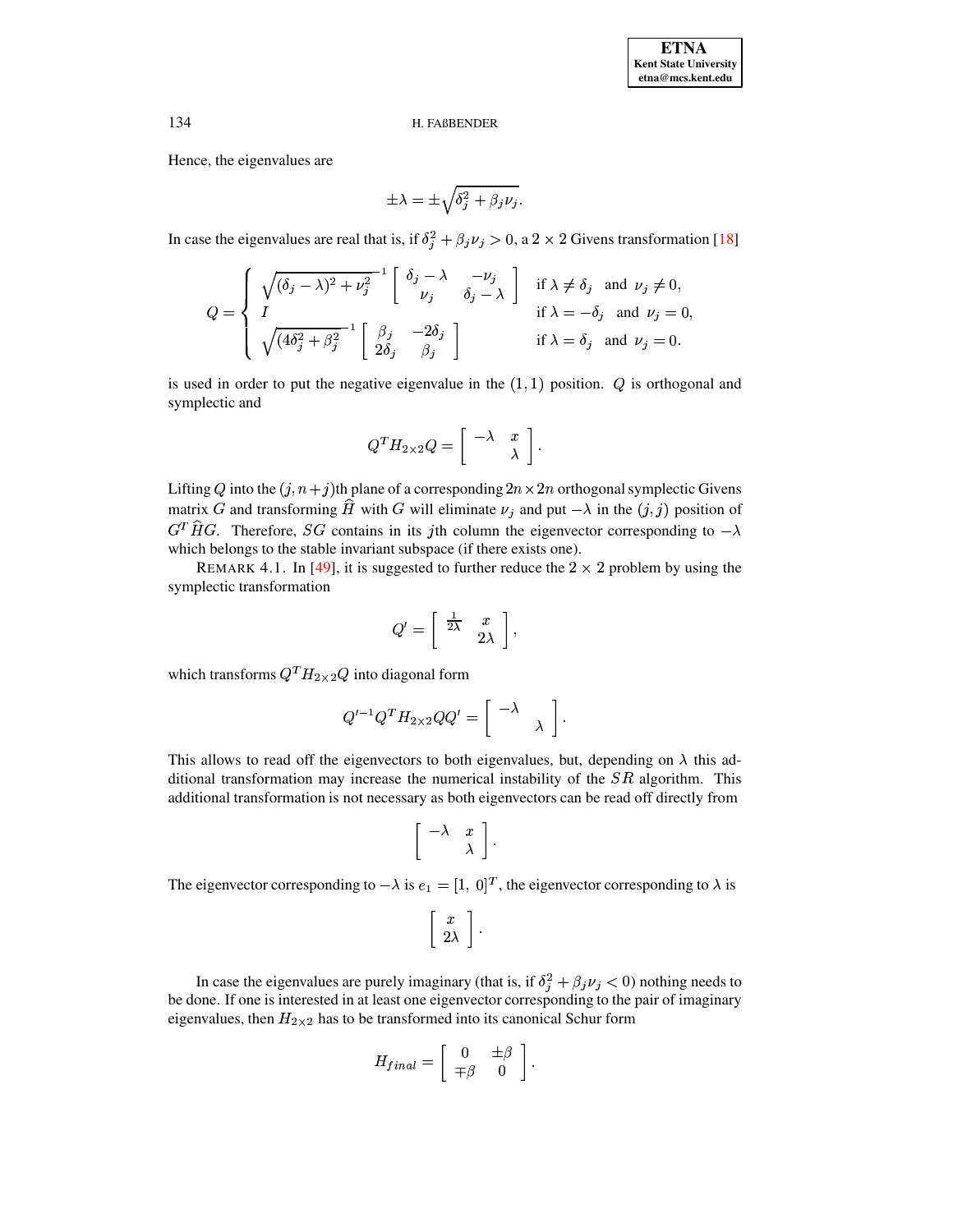135

$$
H[x\ y] = [x\ y]H_{final}, \qquad x, y \in \mathbb{R}^{2n}
$$

we obtain with  $z = x + iy$  for the case  $Hx = -\beta y$ ,  $Hy = \beta x$ 

$$
Hz=i\beta z,
$$

and just as for the case  $Hx = \beta y$ ,  $Hy = -\beta x$ 

$$
Hz=-i\beta z.
$$

Hence, an eigenvector can be read off; the eigenvector to the other eigenvalue is  $\overline{z}$ .

There exists an orthogonal Givens transformation such that

<span id="page-14-0"></span>(4.1) 
$$
\begin{bmatrix} c & -s \\ s & c \end{bmatrix} \begin{bmatrix} \delta_j & \beta_j \\ \nu_j & -\delta_j \end{bmatrix} \begin{bmatrix} c & s \\ -s & c \end{bmatrix} = \begin{bmatrix} 0 & d \\ b & 0 \end{bmatrix},
$$

where  $b, d \in \mathbb{R}$ ,  $bd < 0$  and  $\lambda = \pm i\beta = \pm \sqrt{bd} = \pm \sqrt{\delta_j^2 + \beta_j \nu_j}$ . For a numerical sound implementation of this step, see, e.g., the LAPACK routine lanev2f [3]. In our actual implementation, we use MATLAB's schur function for solving the  $2 \times 2$  problem in case there are purely imaginary eigenvalues, as this will compute  $(4.1)$  right away.

If in (4.1),  $b < 0$  and  $d > 0$ , then the transformation

<span id="page-14-1"></span>
$$
(4.2) \qquad \begin{bmatrix} 1/x \\ x \end{bmatrix} \begin{bmatrix} 0 & d \\ b & 0 \end{bmatrix} \begin{bmatrix} x \\ 1/x \end{bmatrix} = \begin{bmatrix} 0 & \beta \\ -\beta & 0 \end{bmatrix}, \quad x = \sqrt{-\beta/b}
$$

puts  $(4.1)$  into its canonical Schur form. Note, that the transformation matrix is symplectic. If in (4.1),  $b > 0$  and  $d < 0$ , then the transformation

<span id="page-14-2"></span>(4.3) 
$$
\begin{bmatrix} 1/x \\ x \end{bmatrix} \begin{bmatrix} 0 & d \\ b & 0 \end{bmatrix} \begin{bmatrix} x \\ 1/x \end{bmatrix} = \begin{bmatrix} 0 & -\beta \\ \beta & 0 \end{bmatrix}, x = \sqrt{\beta/b}
$$

puts  $(4.1)$  into its canonical Schur form.

REMARK 4.2. In case, a different ordering of the eigenvalues on the diagonal is desired, a reordering of the eigenvalues is possible later using the idea presented in  $[29, Chapter 7.6.2]$ .

Now, let us turn to the  $4 \times 4$  subproblems. They are of the form

$$
H_{4\times 4} = \begin{bmatrix} \delta_j & 0 & \beta_j & \zeta_{j+1} \\ 0 & \delta_{j+1} & \zeta_{j+1} & \beta_{j+1} \\ \hline \nu_j & 0 & -\delta_j & 0 \\ 0 & \nu_{j+1} & 0 & -\delta_{j+1} \end{bmatrix}, \quad \zeta_{j+1} \neq 0.
$$

The eigenvalues are given as

$$
\lambda_{1/2/3/4} = \pm \sqrt{-\frac{a_j + a_{j+1}}{2}} \pm \sqrt{\left(\frac{a_j + a_{j+1}}{2}\right)^2 - a_j a_{j+1} + \nu_j \nu_{j+1} \zeta_{j+1}^2}
$$

$$
= \pm \sqrt{-\frac{a_j + a_{j+1}}{2}} \pm \sqrt{\left(\frac{a_j - a_{j+1}}{2}\right)^2 + \nu_j \nu_{j+1} \zeta_{j+1}^2},
$$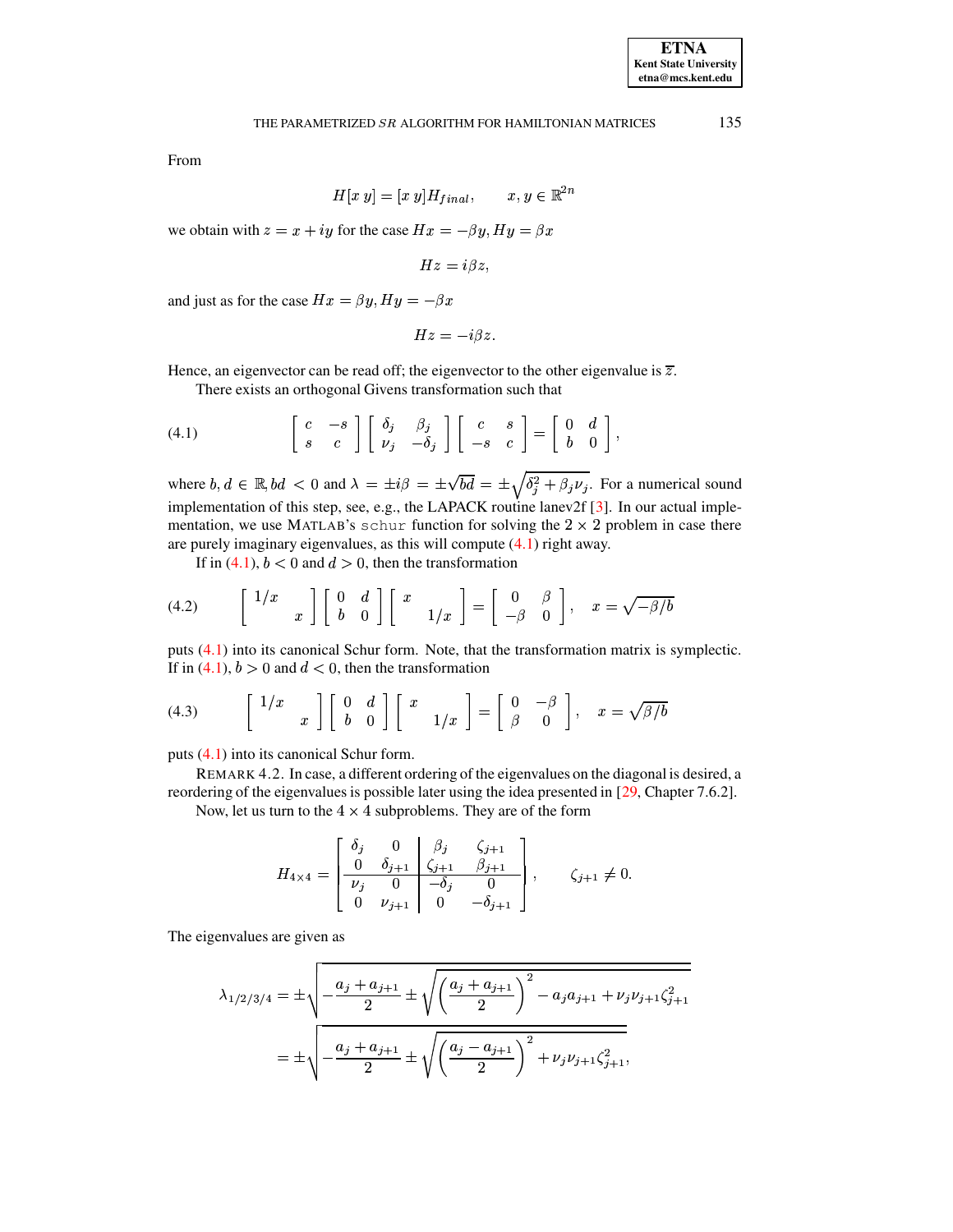where

$$
a_j = \delta_j^2 + \nu_j \beta_j.
$$

In case the term under the inner square root is nonnegative,

$$
\theta_j := \left(\frac{a_j - a_{j+1}}{2}\right)^2 + \nu_j \nu_{j+1} \zeta_{j+1}^2 \ge 0,
$$

there will be just real or purely imaginary eigenvalues and only if  $\theta_j$  is negative, there will be complex eigenvalues with nonzero real part. Obviously, in case  $\nu_j$  or  $\nu_{j+1}$  is zero (or both of them), the eigenvalues will be real or purely imaginary, but never complex with nonzero real part. As this is easily detected by inspecting the matrix entries, we will deal with both cases separately (in contrast to  $[18]$ ).

First, let us assume that  $\theta_j < 0$ . This implies that  $\nu_j \nu_{j+1} \neq 0$  and complex eigenvalues with nonzero real part. Following the derivations in  $[18]$  an orthogonal symplectic matrix  $Q$ can be constructed such that

<span id="page-15-0"></span>
$$
(4.4) \tQT H4×4 Q = \begin{bmatrix} x_1 & x_2 & x & x \\ x_3 & x_4 & x & x \\ 0 & 0 & -x_1 & -x_3 \\ 0 & 0 & -x_2 & -x_4 \end{bmatrix} = \begin{bmatrix} \Delta & X \\ 0 & -\Delta^T \end{bmatrix},
$$

where the 2  $\times$  2 matrix  $\Delta$  has two eigenvalues  $-\lambda$ ,  $-\mu$  with negative real part. Using the same approach as in  $(4.1)$  an orthogonal matrix  $U_1$  can be found such that

$$
U_1^T \left[ \begin{array}{cc} x_1 & x_2 \\ x_3 & x_4 \end{array} \right] U_1 = \left[ \begin{array}{cc} -\alpha & d \\ b & -\alpha \end{array} \right],
$$

where  $\alpha, b, d \in \mathbb{R}$ , and  $-\lambda = -\alpha + i\beta$ ,  $-\mu = -\alpha - i\beta$  with  $i\beta = \sqrt{bd}$ . Using

$$
U = \text{diag}(U_1, U_1)
$$

yields

$$
U^T Q^T H_{4 \times 4} Q U = \left[\begin{array}{cc|cc} -\alpha & d & x & x \\ b & -\alpha & x & x \\ \hline 0 & 0 & \alpha & -b \\ 0 & 0 & -d & \alpha \end{array}\right].
$$

In case eigenvectors have to be read off, transformations as in  $(4.2)$  or  $(4.3)$  have to be applied to achieve

$$
\left[\begin{array}{c|c}\n-\alpha & \beta & x & x \\
-\beta & -\alpha & x & x \\
\hline\n0 & 0 & \alpha & -\beta \\
0 & 0 & \beta & \alpha\n\end{array}\right]
$$

If we again lift QU into the suitable  $2n \times 2n$  orthogonal symplectic G, then SG has columns j and  $j + 1$  belonging to the (stable) invariant subspace of H. This completes the discussion for the case that the  $4 \times 4$  subproblem has complex eigenvalues with nonzero real part.

<span id="page-15-2"></span>REMARK 4.3. In case, a different ordering of the diagonal blocks in  $(4.4)$  is desired, a reordering is possible later using the ideas presented in, e.g.  $[32, \text{Section } 4.5.4]$ . An orthogonal symplectic matrix  $U$  can be found such that

<span id="page-15-1"></span>(4.5) 
$$
U^T \begin{bmatrix} \Delta & X \\ 0 & -\Delta^T \end{bmatrix} U = \begin{bmatrix} \tilde{\Delta} & X \\ 0 & -\tilde{\Delta}^T \end{bmatrix}
$$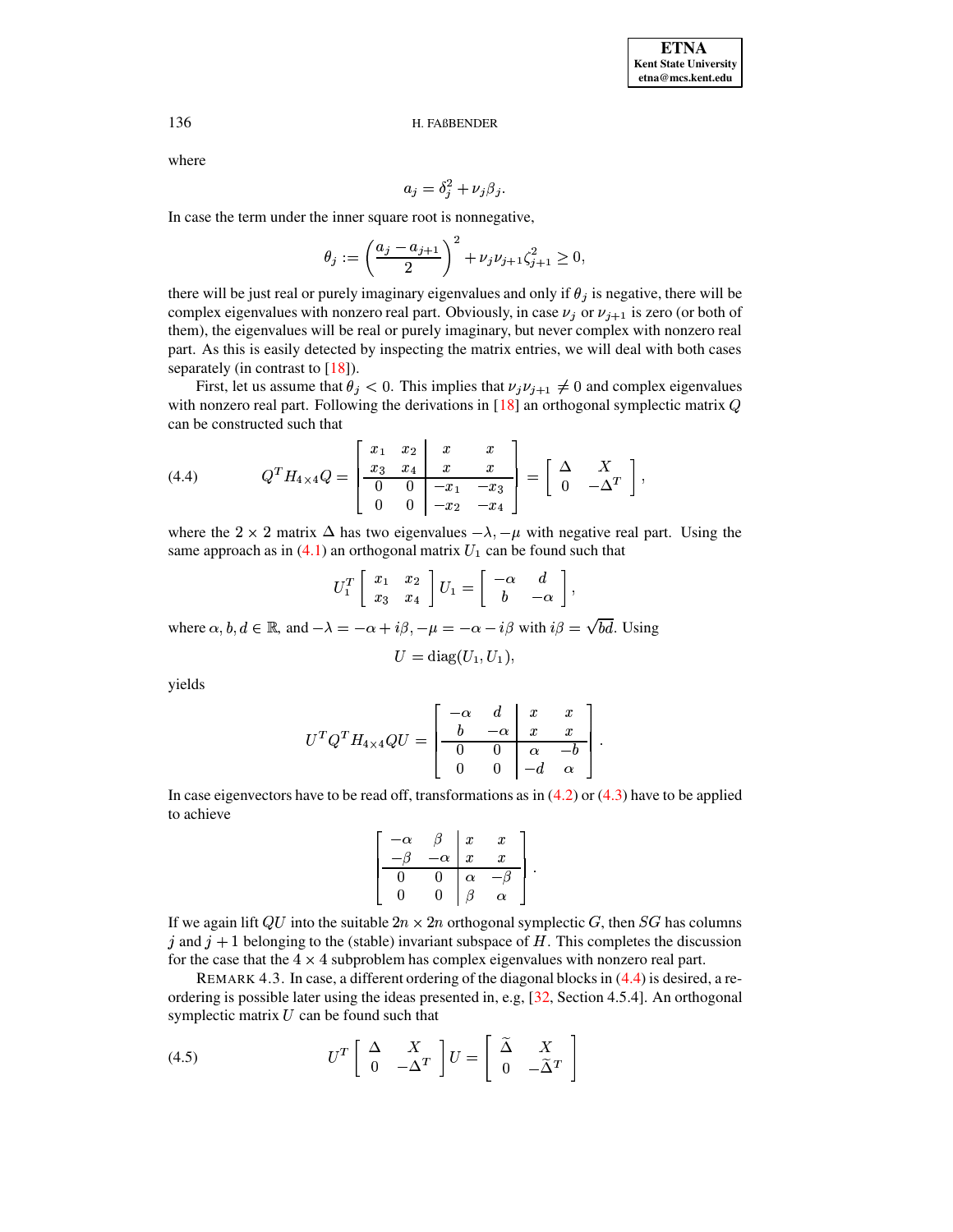where  $\Delta$  has eigenvalue with negative real part and  $\tilde{\Delta}$  has eigenvalues with positive real part. If  $Y$  is the solution of the Lyapunov equation

$$
\Delta Y - Y \Delta^T = X,
$$

then Y is symmetric and consequently the columns of  $[-Y, I]^T$  span an isotropic subspace of the  $4 \times 4$  Hamiltonian matrix. Thus, there exists a symplectic  $QR$  decomposition

$$
\left[\begin{array}{c}-Y\\I\end{array}\right]=U\left[\begin{array}{c}R\\0\end{array}\right].
$$

By direct computation, it can be seen that  $U$  is an orthogonal symplectic matrix which produces a reordering of the form  $(4.5)$ . In our implementation, the HAPACK [\[11\]](#page-23-14) routine haschord is called to perform this computation.

Next let us consider the case that  $\theta_j \geq 0$ , that is case that the eigenvalues of  $H_{4\times 4}$  are real or purely imaginary. In case  $\nu_j \nu_{j+1} \neq 0$ , we suggest to use a few implicit double shift SR steps in order to decouple the problem further into two  $2 \times 2$  subproblems. These can be solved as discussed at the beginning of this section. The same approach is used in the case  $\nu_i \nu_{i+1} = 0$  and either  $\nu_i = 0$  or  $\nu_{i+1} = 0$ , but not both of them. If  $\nu_{i+1} \neq 0$ ,  $H_{4\times 4}$  should first be permuted using

:;

<sup>56</sup>

<span id="page-16-0"></span>
$$
(4.6) \t\t J_P = \begin{bmatrix} 1 \\ -1 \\ -1 \end{bmatrix}
$$

such that we have

$$
H_{4 \times 4} = \begin{bmatrix} \delta_j & 0 & \beta_j & \zeta_{j+1} \\ 0 & \delta_{j+1} & \zeta_{j+1} & \beta_{j+1} \\ \hline \nu_j & 0 & -\delta_j & 0 \\ 0 & 0 & 0 & -\delta_{j+1} \end{bmatrix}
$$

in both cases.

If  $\nu_i = \nu_{i+1} = 0$  we have

$$
H_{4\times 4} = \left[\begin{array}{cccc} \delta_j & 0 & \beta_j & \zeta_{j+1} \\ 0 & \delta_{j+1} & \zeta_{j+1} & \beta_{j+1} \\ \hline 0 & 0 & -\delta_j & 0 \\ 0 & 0 & 0 & -\delta_{j+1} \end{array}\right],
$$

and the eigenproblem decouples right away. In case the eigenvalues appear in the wrong order on the diagonal, they can be reordered as follows. In order to interchange  $\delta_{j+1}$  and  $-\delta_{j+1}$  a rotation of the form

$$
G = \begin{bmatrix} 1 & & & \\ & c & & s \\ & & 1 & \\ & & -s & & c \end{bmatrix}, \qquad c = \beta_{j+1} / \sqrt{\beta_{j+1} + 4\delta_{j+1}^2} \ns = 2\delta_{j+1} / \sqrt{\beta_{j+1} + 4\delta_{j+1}^2}
$$

needs to be applied

$$
G^{T}H_{4\times 4}G = \begin{bmatrix} \delta_{j} & -s\zeta_{j+1} & \beta_{j} & c\zeta_{j+1} \\ 0 & -\delta_{j+1} & c\zeta_{j+1} & \beta_{j+1} \\ 0 & 0 & -\delta_{j} & 0 \\ 0 & 0 & s\zeta_{j+1} & \delta_{j+1} \end{bmatrix}.
$$

**ETNA Kent State University etna@mcs.kent.edu**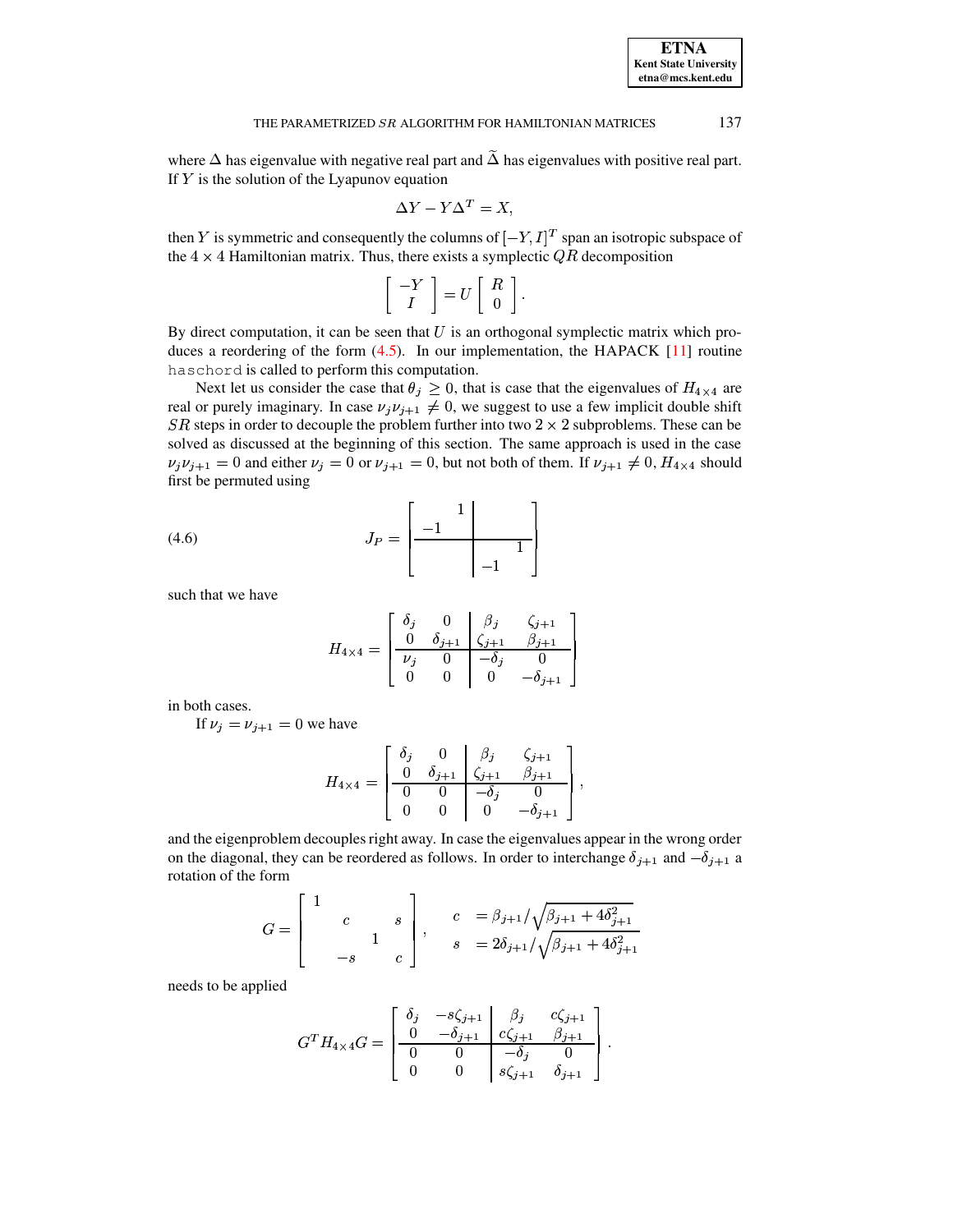Similarly,  $\delta_j$  and  $-\delta_j$  can be interchanged;

$$
G = \begin{bmatrix} c & s \\ -s & c \\ 1 & 0 \end{bmatrix}, \qquad \begin{array}{c} c & = \frac{\beta_j}{\sqrt{\beta_j + 4\delta_j^2}} \\ s & = 2\delta_j/\sqrt{\beta_j + 4\delta_j^2} \end{array}
$$

needs to be applied

$$
G^{T}H_{4\times 4}G = \begin{bmatrix} -\delta_{j} & 0 & \beta_{j} & c\zeta_{j+1} \\ -s\zeta_{j+1} & \delta_{j+1} & c\zeta_{j+1} & \beta_{j+1} \\ 0 & 0 & \delta_{j} & s\zeta_{j+1} \\ 0 & 0 & 0 & -\delta_{j+1} \end{bmatrix}.
$$

An invariant subspace can be read off from this form. In case, eigenvectors are desired, a similarity transformation with  $J_P$  as in (4.6) will achieve

$$
\begin{bmatrix}\n\delta_{j+1} & s\zeta_{j+1} & \beta_{j+1} & -c\zeta_{j+1} \\
0 & -\delta_j & -c\zeta_{j+1} & \beta_j \\
0 & 0 & -\delta_{j+1} & 0 \\
0 & 0 & -s\zeta_{j+1} & \delta_j\n\end{bmatrix}
$$

<span id="page-17-0"></span>In case both eigenvalues have to be interchanged, that is, the  $(1, 1)$  and the  $(2, 2)$  block have to be interchanged, this can be done as described in Remark 4.3.

REMARK 4.4. In [49], it is suggested to further reduce the  $4 \times 4$  problem

$$
H'_{4\times 4} = \left[ \begin{array}{cc} \Delta_j & X_j \\ 0 & -\Delta_j^T \end{array} \right],
$$

where  $\Delta_j$  contains the stable eigenvalues  $-\lambda$ ,  $-\overline{\lambda}$ , to block diagonal form. The column range of  $U_j = (H'_{4 \times 4} + \lambda_j I)(H'_{4 \times 4} + \overline{\lambda}I)$  spans the unstable invariant subspace. This implies

$$
\text{span}(U_j) = \text{span}\left(\begin{bmatrix} \Delta_j X_j - X_j \Delta_j^T + 2\text{Re}(\lambda) \Delta_j \\ -4\text{Re}(\lambda) \Delta_j^T \end{bmatrix}\right) = \text{span}\left(\begin{bmatrix} Z_1 \\ Z_2 \end{bmatrix}\right).
$$

As  $Z_2$  is regular, we can define

$$
F_j = \left[ \begin{array}{cc} Z_2^{-T} & Z_1 \\ 0 & Z_2 \end{array} \right].
$$

 $F_j$  is symplectic and

$$
F_j^{-1}H'_{4\times 4}F_j=\left[\begin{array}{cc} \Delta_j & \\ & -\Delta_j^T\end{array}\right].
$$

This allows to read off the eigenvectors to all eigenvalues, but, this additional transformation may increase the numerical instability of the  $SR$  algorithm. Such an additional transformation is not necessary as the eigenvectors can be read off directly from

$$
\left[\begin{array}{cc} \Delta & X \\ 0 & -\Delta^T \end{array}\right], \quad \text{with} \quad \Delta = \left[\begin{array}{cc} -\alpha & \beta \\ -\beta & -\alpha \end{array}\right], \alpha, \beta \in \mathbb{R}, \alpha > 0.
$$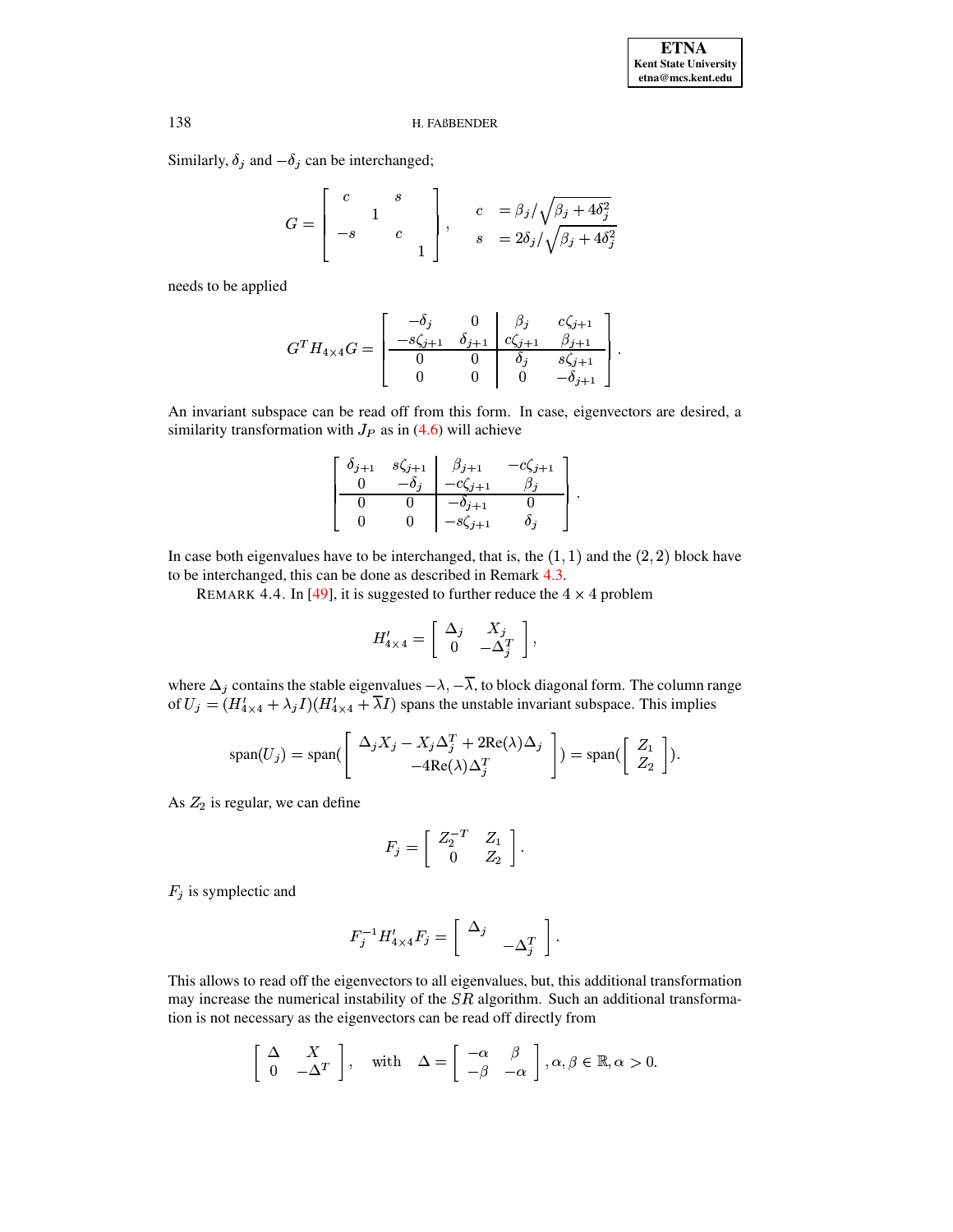The vectors

$$
z_1 = \left[\begin{array}{c}1\\i\\0\\0\end{array}\right], \quad z_2 = \left[\begin{array}{c}i\\1\\0\\0\end{array}\right]
$$

are eigenvectors corresponding to the eigenvalues

$$
\lambda_1=-\alpha+i\beta, \lambda_2=-\alpha-i\beta.
$$

In order to obtain the eigenvectors corresponding to the eigenvalues

$$
\lambda_3 = \alpha + i\beta, \lambda_4 = \alpha - i\beta
$$

consider for  $j = 3, 4$ 

$$
\left[\begin{array}{cc} \Delta & X \\ 0 & -\Delta^T \end{array}\right] z_j = \lambda_j z_j, \qquad z_j = \left[\begin{array}{c} z_{j1} \\ z_{j2} \end{array}\right], z_{j1}, z_{j2} \in \mathbb{C}^2.
$$

This implies

$$
-\Delta^T z_{j2} = \lambda_j z_{j2}, \quad \text{and} \quad \Delta z_{j1} + X z_{j2} = \lambda_j z_{j1}
$$

The first system is solved easily

$$
z_{32} = \left[ \begin{array}{c} 1 \\ i \end{array} \right], \quad \text{and} \quad z_{42} = \left[ \begin{array}{c} i \\ 1 \end{array} \right].
$$

This allows to rewrite the second system as

$$
(\Delta - \lambda_j I)z_{j1} = -Xz_{j2}
$$

As  $\lambda_j$  is not an eigenvalue of  $\Delta$ , this 2 × 2 systems of linear equations can easily be solved. This determines the eigenvectors

$$
z_3 = \left[\begin{array}{c} z_{31} \\ 1 \\ i \end{array}\right], \quad z_4 = \left[\begin{array}{c} z_{41} \\ i \\ 1 \end{array}\right].
$$

When all  $2 \times 2$  and  $4 \times 4$  subproblems are solved, H has been transformed into a matrix of the form



where the blocks  $H_{ij}$  are either  $1 \times 1$  or  $2 \times 2$ . If the block  $H_{jj}$  is of order  $2 \times 2$ , then the block  $H_{m+j,j} = 0$  and  $H_{jj}$  has a pair of complex conjugate eigenvalues with negative real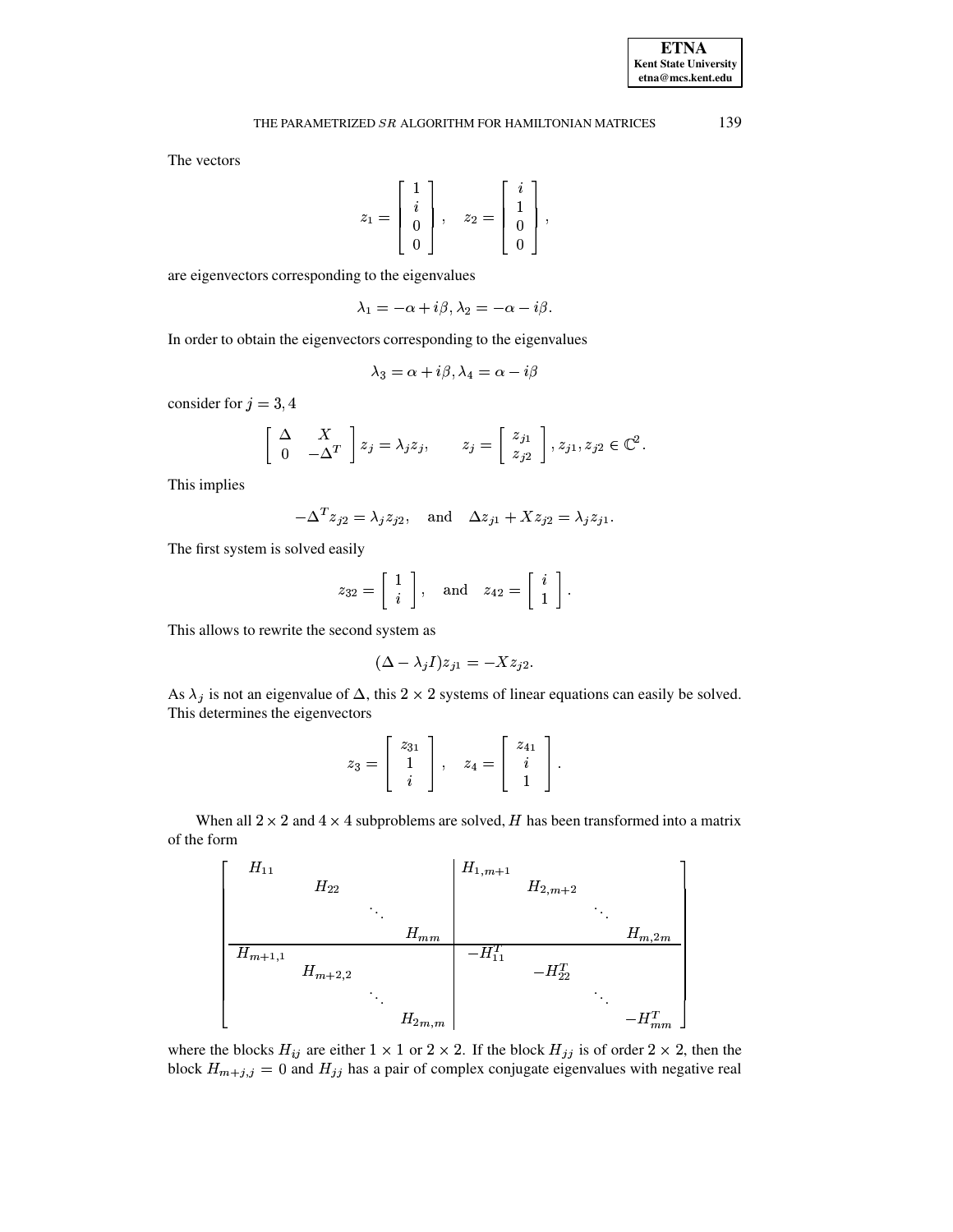

part. If the block  $H_{ij}$  is of order  $1 \times 1$  and  $H_{m+j, j} = 0$ , then  $H_{ij}$  is a negative real eigenvalue of H, otherwise (that is, if  $H_{m+j, j} \neq 0$ )  $H_{jj} = 0$  and the  $2 \times 2$  submatrix

$$
\left[\begin{array}{cc}H_{jj}&H_{j,m+j}\\H_{m+j,j}&-H_{jj}^T\end{array}\right]=\left[\begin{array}{cc}0&H_{j,m+j}\\H_{m+j,j}&0\end{array}\right]
$$

represents a pair of purely imaginary eigenvalue.

Any order of the eigenvalues on the diagonal is possible. As

$$
\left[\begin{array}{cc} P^T & 0 \\ 0 & P^T \end{array}\right] \left[\begin{array}{cc} A & G \\ Q & -A^T \end{array}\right] \left[\begin{array}{cc} P & 0 \\ 0 & P \end{array}\right] = \left[\begin{array}{cc} P^TAP & P^TGP \\ P^TQP & -P^TAP \end{array}\right],
$$

we can easily rearrange the order of the eigenvalues by appropriate permutations. If, e.g., one wants to move the blocks corresponding to purely imaginary eigenvalues all the way to the end of the matrix, then this can be done as follows: Assume the purely imaginary eigenvalue is represented by the entries  $H_{jj}, H_{m+j,j}, H_{j,m+j}$  and  $H_{j+1,j+1}$  is a  $2 \times 2$  block, then a permutation

$$
\left[\begin{array}{cc}0 & I_2 \\1 & 0\end{array}\right]\left[\begin{array}{cc}H_{xy} & 0 \\0 & H_{x+1,y+1}\end{array}\right]\left[\begin{array}{cc}0 & 1 \\I_2 & 0\end{array}\right]=\left[\begin{array}{cc}H_{x+1,y+1} & 0 \\0 & H_{xy}\end{array}\right], x,y=j,m+j
$$

will interchange the blocks  $H_{ij}$  and  $H_{j+1,j+1}$ , as well as the corresponding blocks  $H_{j,m+j}$ and  $H_{i+1,m+j+1}$ ,  $H_{m+j,j}$  and  $H_{m+j+1,j+1}$ , and  $H_{m+j,m+j}$  and  $H_{m+j+1,m+j+1}$ . If  $H_{i+1,j+1}$ is a  $1 \times 1$  block, then a permutation with

$$
\left[\begin{array}{cc} 0 & 1 \\ 1 & 0 \end{array}\right]
$$

will interchange the blocks. Proceeding in this way, all purely imaginary eigenvalue can be moved to the end of the matrix such that

<span id="page-19-0"></span>

with  $\ell = m + k$ ,  $p = \ell + 1$ ,  $q = k + 1$ ,  $r = m + 1$ , where the blocks  $H_{11}$  to  $H_{kk}$  represent the real or complex eigenvalues with negative real part. Eigenvectors can be read off the Schurlike form  $(4.7)$  obtained via the *SR* iteration (see Remarks [4.1,](#page-13-0) [4.4\)](#page-17-0). The eigenvectors of the original Hamiltonian matrix H can be obtained from the eigenvectors z of the matrix H  $(4.7)$ if the transformation matrix S which transforms H into the form  $(4.7)$  is accumulated:

$$
HSz = SHz = \lambda Sz.
$$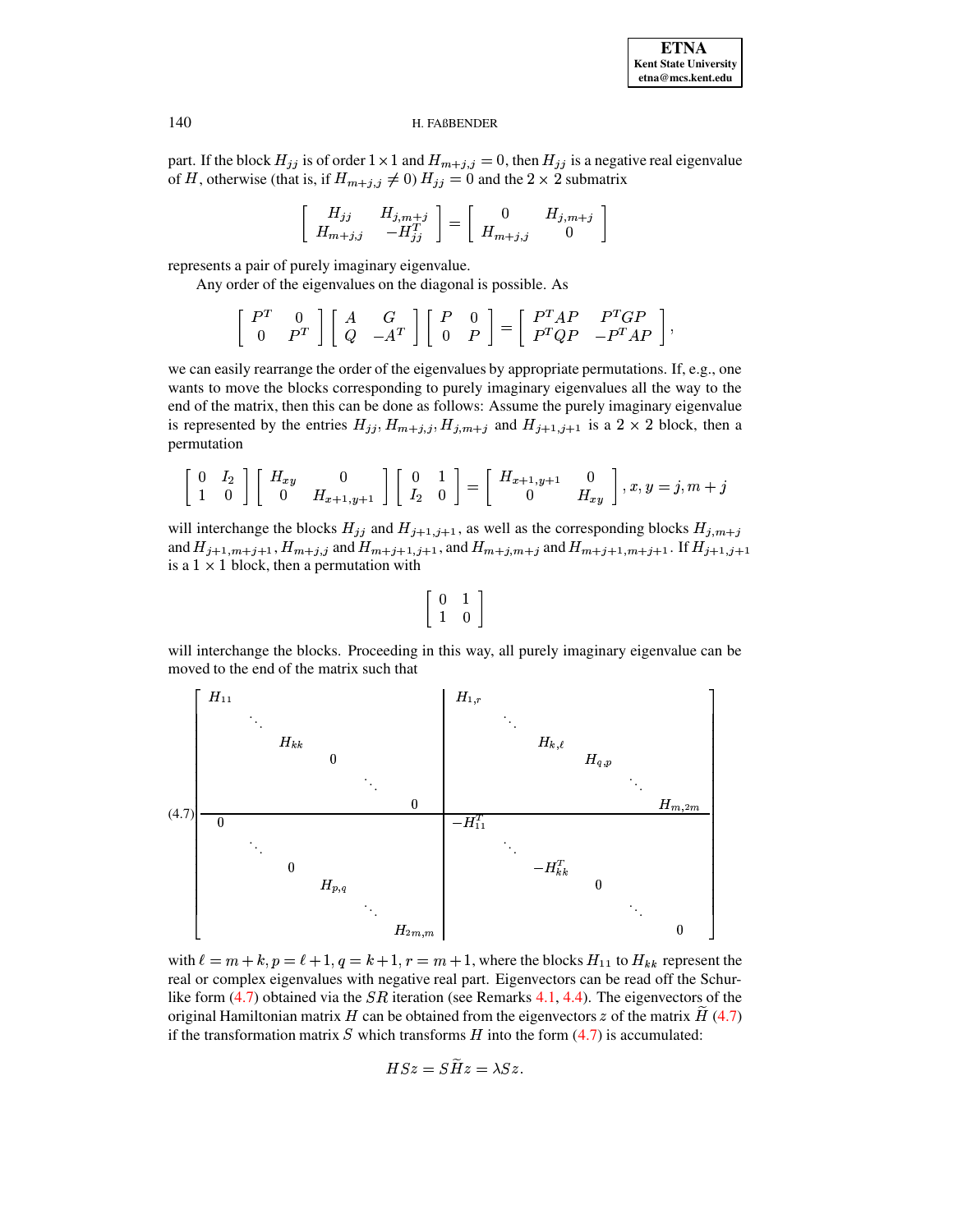In case  $S$  is badly conditioned or has not been accumulated, inverse iteration might be more advisable in order to compute an eigenvector of the original Hamiltonian J-Hessenberg matrix. This has been first discussed in [\[44\]](#page-24-29), for a parametrized version see [\[26\]](#page-24-27). Due to the sparse structure of a Hamiltonian <sup>1</sup>-Hessenberg form inverse iteration can be implemented as an  $\mathcal{O}(n)$  process.

**5. Numerical experiments.** The parametrized SR algorithm for Hamiltonian matrices as described in the previous sections has been implemented in MATLAB Release 2006a. Numerical tests were run on a Pentium M processor. The tolerance for declaring deflation was chosen as  $|\zeta_i| \leq 2^{-52}(|\delta_{i-1}| + |\delta_i|)$ . A symplectic Gauss transformation was reject when its condition number was larger than  $10^8$ . This never happened for random test cases.



FIG. 5.1. *Average number of iterations needed to compute all eigenvalues*

<span id="page-20-0"></span>First numerical tests to determine the convergence properties of the algorithm have been performed. 100 random Hamiltonian J-Hessenberg matrices of the size  $2n \times 2n$ ,  $n =$  $3, \ldots, 200$  were generated and the average number of iterations needed for computing all eigenvalues has been determined. Here each implicit quadruple shift  $SR$  step was counted as one iteration, no matter how small the problem has become due to deflation. Figure [5.1](#page-20-0) displays the average number of iterations needed as well as the maximal and the minimal number of iterations needed within the test set of 100 matrices. This data shows that on average, 0.706 iterations per eigenvalue are required. When considering only smaller matrices  $(n = 3, \ldots, 20)$ , on average only 0.67 iterations per eigenvalue are required. This is comparable to the number of iterations needed by the  $QR$  algorithm. Similar tests have been performed in [\[18\]](#page-23-2). There a different implementation (not parametrized) has been used, the code used only single precision. In [\[18\]](#page-23-2), it was reported that 'The number of iterations needed to compute all eigenvalues of the  $2n \times 2n$  Hamiltonian J-Hessenberg matrix was between  $2n$ and  $4n$ . The average number of iterations for the computation of an eigenvalue was between 1 and 1.5.' In our tests with the non-parametrized version of the  $SR$  algorithm we also observed an increase in the number of iterations as compared to the number of iterations needed by the parametrized version.

As the implementation works on the parameters only, each iteration step requires  $\mathcal{O}(n)$ flops (not considering the update of the overall transformation matrix). Therefore, the overall work for the computation of the eigenvalues alone is  $\mathcal{O}(n^2)$  plus  $\mathcal{O}(n^3)$  for the initial reduction to J-Hessenberg form, which is comparable with the work for the  $\overline{QR}$  algorithm for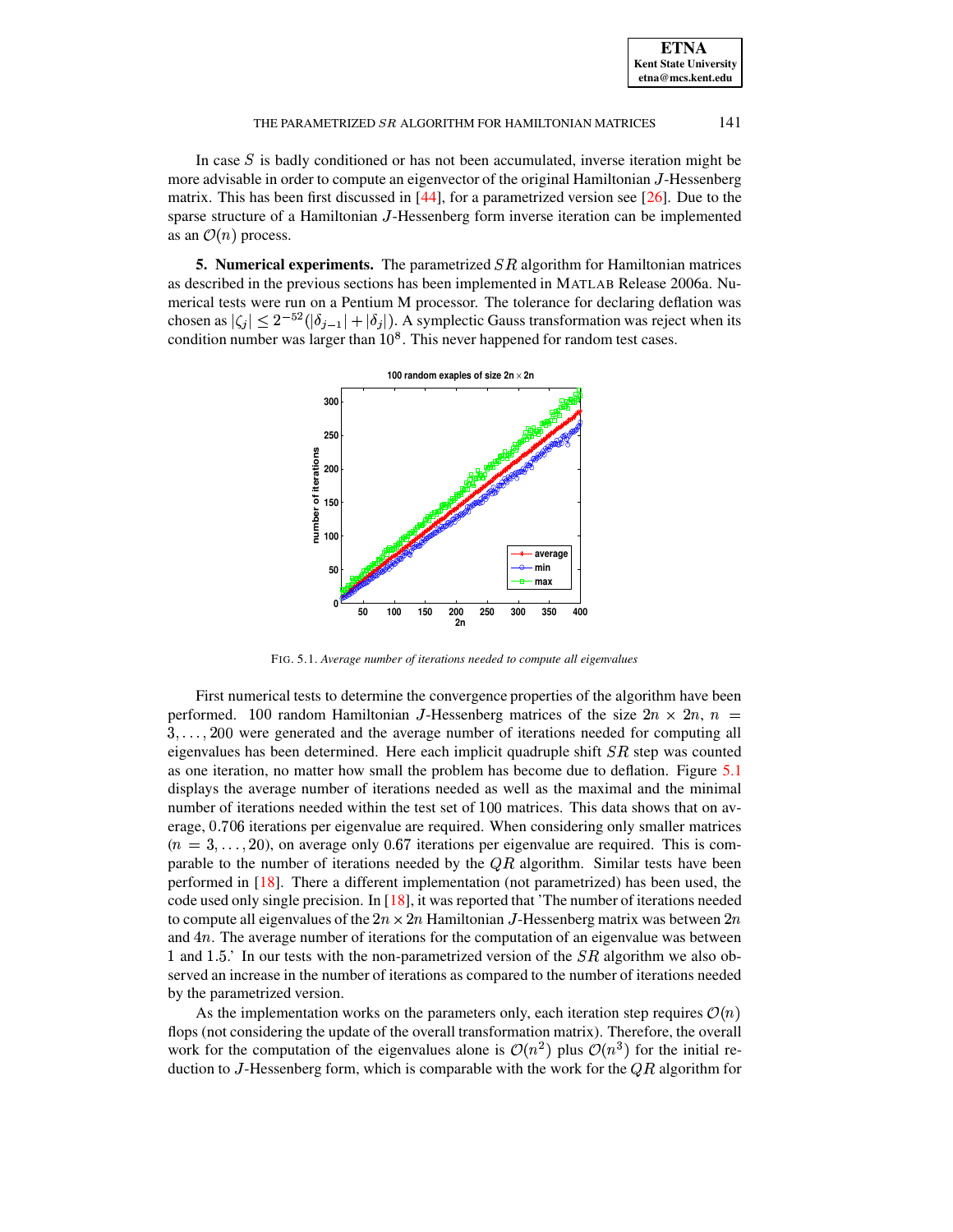symmetric matrices.

In order to say something about the accuracy of the computed eigenvalues, let us consider the Hamiltonian J-Hessenberg matrix



All eigenvalues are purely imaginary. The eigenvalues have been computed using the parametrized  $SR$  algorithm and the routine haeig from the HAPACK package, a different, structurepreserving eigensolvers for Hamiltonian eigenproblem. This routine does not make use of the Hamiltonian  $J$ -Hessenberg structure, but it is in contrast to the  $SR$  algorithm backward stable. Hence we expect that it will perform slightly better then the (parametrized)  $SR$  algorithm. For each computed eigenvalue  $\lambda_j$ , the minimal singular value  $\sigma_j^{min}$  of  $H - \lambda_j I$  has been computed. In exact arithmetic, this value has to be zero.

TABLE 5.1 Accuracy of computed eigenvalues

<span id="page-21-0"></span>

| $\sigma^{min}$ haeig | SR<br>$\sigma^{min}$ | eigenpair                        |
|----------------------|----------------------|----------------------------------|
| $3.4843e-016$        | 3.2871e-015          | $\overline{0 \pm 6.1777}$ e+000i |
| 3.5513e-015          | 3.6666e-015          | $0 \pm 7.5082e+000i$             |
| 4.5359e-015          | 4.5359e-015          | $0 \pm 8.1416e+000i$             |
| 7.1138e-016          | 6.8828e-015          | $0 \pm 1.0691e+001i$             |
| 1.9564e-015          | 1.5470e-014          | $0 \pm 1.3046e+001i$             |
| 2.0029e-015          | 3.0869e-015          | $0 \pm 1.3046$ e+001i            |

As expected, the eigenvalues computed by the  $SR$  algorithm are almost as accurate as those computed by haeig, only one digit might be lost; see Table 5.1.

Cubic convergence of the  $SR$  algorithm can clearly be seen for this example by considering the values  $\zeta_i$  during the iterations; see Table 5.2.

Finally, consider the following  $4 \times 4$  problem

$$
H = \begin{bmatrix} 3 - \epsilon & 1 & -1 & -1 \\ 4 & 2 - \epsilon & -1 & -1 \\ \hline 4\epsilon - 11 & 2\epsilon - 5 & -3 + \epsilon & -4 \\ 2\epsilon - 5 & 2\epsilon - 2 & -1 & -2 + \epsilon \end{bmatrix} = \begin{bmatrix} A & G \\ Q & -A^T \end{bmatrix}
$$

is taking from the collection of benchmark examples for the numerical solution of algebraic Riccati equations [12, Example 11]. It represents a type of algebraic Riccati equations arising in  $H_{\infty}$ -control problems. The spectrum of H is  $\{\pm \epsilon \pm \sqrt{-1}\}\;$ ; the eigenvalues approach the imaginary axis as  $\epsilon \to 0$ . The solution of the corresponding Riccati equation

<span id="page-21-1"></span>
$$
(5.1) \qquad \qquad 0 = Q + A^T X + X A - X G X
$$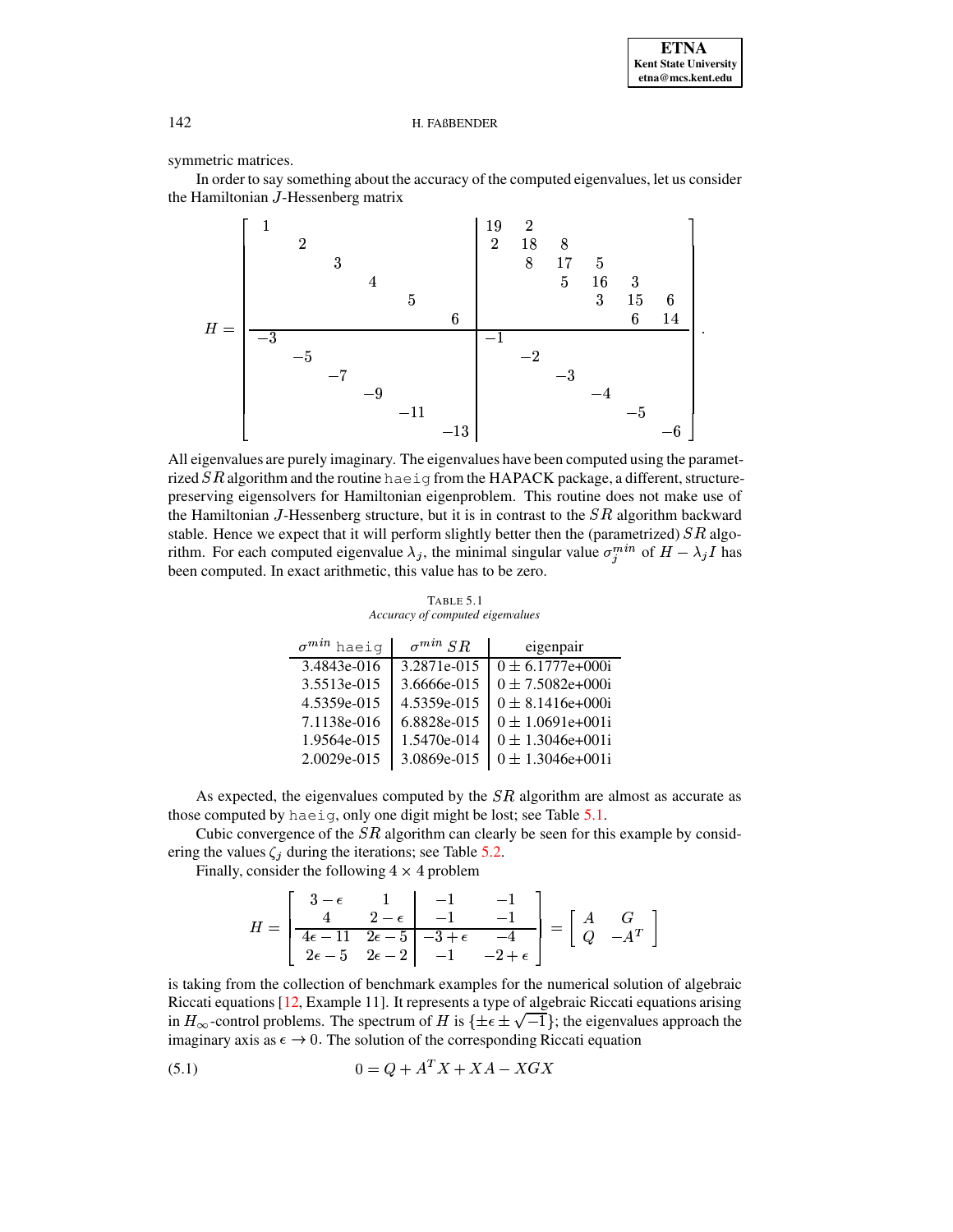**ETNA Kent State University etna@mcs.kent.edu**

## THE PARAMETRIZED  $SR$  ALGORITHM FOR HAMILTONIAN MATRICES  $143$

| TABLE 5.2         |
|-------------------|
| Cubic convergence |

<span id="page-22-0"></span>

| iteration                   | (4             | C5             |
|-----------------------------|----------------|----------------|
|                             | $5.0000e+000$  | $3.0000e+000$  |
|                             | $-5.1783e+000$ | $-6.4104e-001$ |
| $\mathcal{D}_{\mathcal{L}}$ | $6.6055e+000$  | 5.8846e-003    |
| 3                           | $-4.6184e+000$ | $-6.5287e-009$ |
| 4                           | $1.6696e+000$  | 1.4244e-022    |
| 5                           | 9.2538e-003    |                |
| 6                           | 1.3824e-009    |                |
|                             | $-7.6066e-024$ |                |

can be computed using the stable invariant subspace of  $H$ ; i.e., the subspace corresponding to the eigenvalues of H in the open left half plane. If this subspace is spanned by  $\begin{bmatrix} 0 & 1 \ 0 & 1 \end{bmatrix}$  $\mid \ U_2 \mid$ and  $U_1$  is invertible, then  $X = U_2 U_1^{-1}$  is the stabilizing solution of [\(5.1\)](#page-21-1). For the example contract the contract of the contract of the contract of the contract of the contract of considered here, the matrix

$$
X=\left[\begin{array}{cc} 2 & 1 \\ 1 & 1 \end{array}\right]
$$

solves [\(5.1\)](#page-21-1) for arbitrary  $\epsilon$ . Computing the Hamiltonian *J*-Hessenberg form of H and using the direct approach of solving the resulting  $4 \times$  problem as discussed in Section [4,](#page-12-0) we obtain the results in Table [5.3.](#page-22-1) The accuracy of the computed eigenvalues degrades as  $\epsilon$  is chosen

<span id="page-22-1"></span>

| $\epsilon$ | $  X-X_{computed}  $            | $ \lambda_{exact} - \lambda_{computed} $ |
|------------|---------------------------------|------------------------------------------|
| $10^{-1}$  | $6.5 \cdot \overline{10^{-15}}$ | $5.2 \cdot 10^{-15}$                     |
| $10^{-2}$  | $3.1 \cdot 10^{-14}$            | $2.9 \cdot 10^{-14}$                     |
| $10^{-3}$  | $1.2 \cdot 10^{-12}$            | $5.8 \cdot 10^{-13}$                     |
| $10^{-4}$  | $5.6 \cdot 10^{-12}$            | $5.6 \cdot 10^{-12}$                     |
| $10^{-5}$  | $1.3 \cdot 10^{-10}$            | $1.3 \cdot 10^{-10}$                     |
| $10^{-6}$  | $9.8 \cdot 10^{-10}$            | $9.8 \cdot 10^{-10}$                     |
| $10^{-7}$  | $9.7 \cdot 10^{-9}$             | $5.1 \cdot 10^{-9}$                      |
| $10^{-8}$  | $4.4 \cdot 10^{-8}$             | $6.7 \cdot 10^{-9}$                      |
| $10^{-9}$  | $4.3 \cdot 10^{-7}$             | $4.9 \cdot 10^{-10}$                     |
| $10^{-10}$ | $6.1 \cdot 10^{-7}$             | $2.5 \cdot 10^{-10}$                     |
|            |                                 |                                          |
|            |                                 |                                          |
|            | $1.2 \cdot 10^{-7}$             | $4.4 \cdot 10^{-9}$                      |

# TABLE 5.3 *Accuracy of computed*  $X$  *and*  $\lambda$

smaller and smaller, but from  $\epsilon = 10^{-7}$  on, the error in the computed eigenvalues is essentially of the order of  $10^{-9}$ , no matter how small  $\epsilon$  is chosen. Similarly, the accuracy of the computed solution  $X_{computed}$  of the Riccati equation degrades, until it finally stagnates by an error of the order of  $10^{-7}$ .

**6. Conclusions.** In this work, the parametrized implementation of the SR algorithm for  $2k \times 2k$  Hamiltonian J-Hessenberg matrices has been discussed in detail. In particular, the case of purely imaginary eigenvalues in the final step of the  $SR$  algorithm has been considered. Any  $2k \times 2k$  Hamiltonian (*J*-Hessenberg) matrix is uniquely determined by  $4k - 1$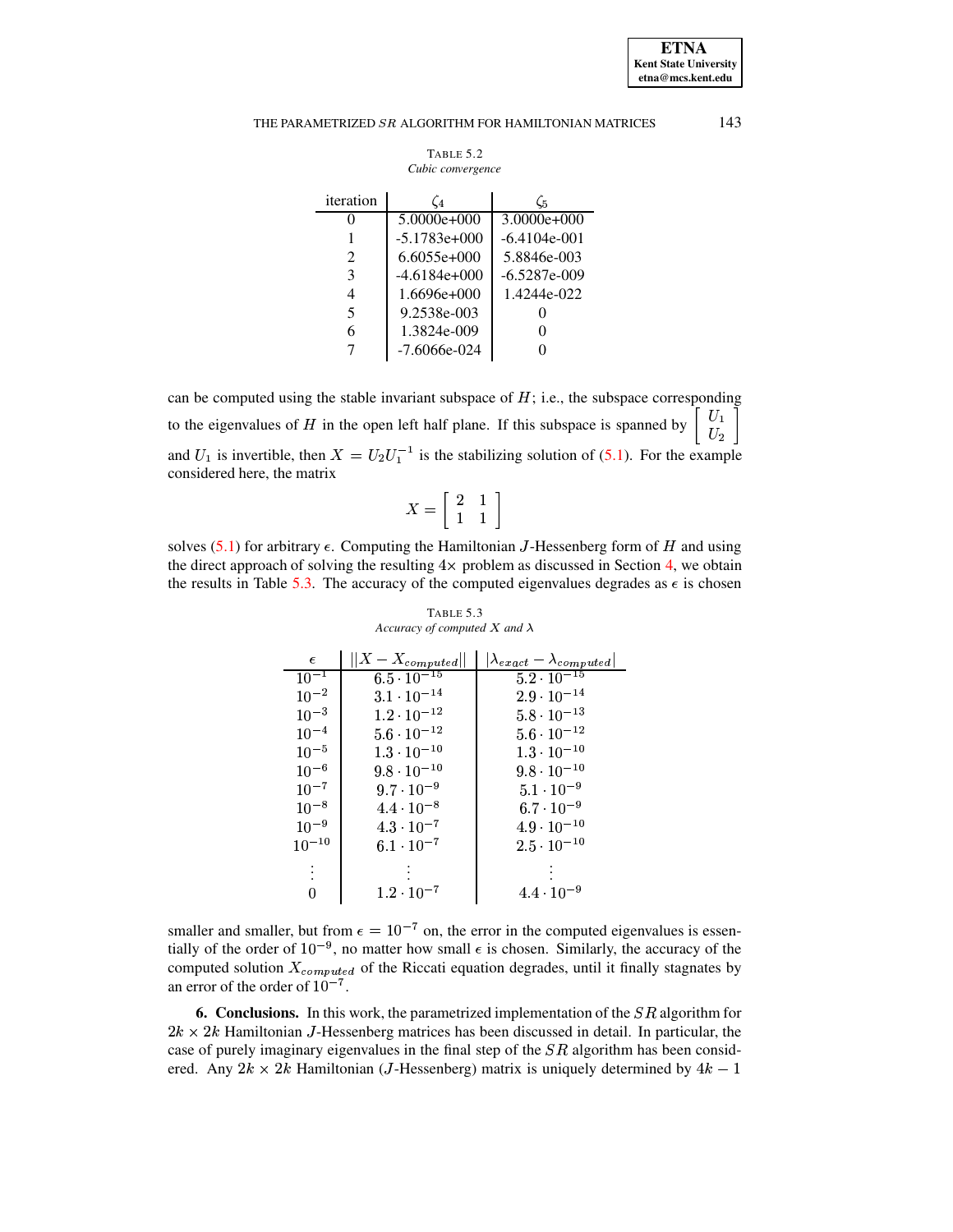parameters. Using these  $4k - 1$  parameters, each step of the SR algorithm can be carried out in  $\mathcal{O}(k)$  arithmetic operations (compared to  $\mathcal{O}(k^3)$  arithmetic operations when working on the actual Hamiltonian matrix). Numerical experiments show that this parametrized version works better than the non parametrized one. About  $0.7$  iterations are needed for the computation of one eigenvalue; cubic convergence can be observed.

**Acknowledgments** My thanks go to Peter Benner, Nil Mackey and Michael Overton for their hospitality in Chemnitz, Kalamazoo and New York during my sabbatical. I would like to point out that the implementation of the  $SR$  algorithm in [\[44\]](#page-24-29) is nearly parametrized, although the implementation sets up and uses the Hamiltonian <sup>1</sup>-Hessenberg matrix as an  $2n \times 2n$  matrix.

#### REFERENCES

- <span id="page-23-8"></span>[1] G.S. AMMAR, P. BENNER, AND V. MEHRMANN, *A multishift algorithm for the numerical solution of algebraic Riccati equations*, Electron. Trans. Numer. Anal., 1 (1993), pp. 33–48. <http://etna.math.kent.edu/vol.1.1993/pp33-48.dir/pp33-48.html>.
- [2] G.S. AMMAR AND V. MEHRMANN, *On Hamiltonian and symplectic Hessenberg forms*, Linear Algebra
- <span id="page-23-17"></span><span id="page-23-9"></span>Appl., 149 (1991), pp. 55–72. [3] E. ANDERSON, Z. BAI, C. BISCHOF, J. DEMMEL, J. DONGARRA, J. DU CROZ, A. GREENBAUM,
- S. HAMMARLING, A. MCKENNEY, S. OSTROUCHOV, AND D. SORENSEN, *LAPACK Users' Guide*, Second ed., SIAM Publications, Philadelphia, PA, 1995.
- <span id="page-23-7"></span>[4] A.C. ANTOULAS, *A new result on positive real interpolation and model reduction*, Systems Control Lett., 54 (2005), pp. 361–374.
- <span id="page-23-4"></span>[5] P. BENNER, *Computational methods for linear-quadratic optimization*, Rend. Circ. Mat. Palermo (2) Suppl., No. 58, (1999), pp. 21–56.
- <span id="page-23-5"></span>[6] P. BENNER, R. BYERS, V. MEHRMANN, AND H. XU, *Numerical methods for linear quadratic and*  $H_{\infty}$ *control problems*, in Dynamical Systems, Control, Coding, Computer Vision: New Trends, Interfaces, and Interplay, G. Picci and D.S. Gilliam, eds., Progress in Systems and Control Theory, Birkhäuser, Vol. 25, Basel, 1999, pp. 203–222.
- <span id="page-23-6"></span>[7] - Robust numerical methods for robust control, Technical Report 06–2004, Institut für Mathematik, TU Berlin, Germany, 2004.
- <span id="page-23-16"></span>[8] P. BENNER AND H. FABENDER, *A restarted symplectic Lanczos method for the Hamiltonian eigenvalue problem*, Technical Report SPC 95 28, TU Chemnitz-Zwickau (now TU Chemnitz), TU Chemnitz, Fakultät für Mathematik, Germany, 1995.
- <span id="page-23-1"></span>[9] , *An implicitly restarted symplectic Lanczos method for the Hamiltonian eigenvalue problem*, Linear Algebra Appl., 263 (1997), pp. 75–111.
- <span id="page-23-0"></span>[10] , *Computing passive reduced-order LTI models using structured Krylov subspace methods*, preprint, TU Braunschweig, Germany, 2006.
- <span id="page-23-14"></span>[11] P. BENNER AND D. KRESSNER, *Algorithm 8xx: Fortran 77 subroutines for computing the eigenvalues of Hamiltonian matrices*, to appear in ACM Trans. Math. Software.
- <span id="page-23-18"></span>[12] P. BENNER, A. LAUB, AND V. MEHRMANN, *A collection of benchmark examples for the numerical solution of algebraic Riccati equations II: Discrete-time case*, Tech. Report SPC 95 23, Fak. f. Mathematik, TU Chemnitz–Zwickau, 09107 Chemnitz, FRG, 1995. Available from http://www.tu-chemnitz.de/sfb393/spc95pr.html.
- <span id="page-23-12"></span>[13] P. BENNER, V. MEHRMANN, AND H. XU, *A new method for computing the stable invariant subspace of a real Hamiltonian matrix*, J. Comput. Appl. Math., 86 (1997), pp. 17–43.
- <span id="page-23-11"></span>[14] , *A numerically stable, structure preserving method for computing the eigenvalues of real Hamiltonian or symplectic pencils*, Numer. Math., 78 (1998), pp. 329–358.
- <span id="page-23-13"></span>[15] , *A note on the numerical solution of complex Hamiltonian and skew-Hamiltonian eigenvalue problems*, Electron. Trans. Numer. Anal., 8 (1999), pp. 115–126.
	- <http://etna.math.kent.edu/vol.8.1999/pp115-126.dir/pp115-126.html>.
- <span id="page-23-3"></span>[16] S. BOYD, V. BALAKRISHNAN, AND P. KABAMBA, A bisection method for computing the  $H_{\infty}$  norm of a *transfer matrix and related problems*, Math. Control, Signals, Sys., 2 (1989), pp. 207–219.
- <span id="page-23-10"></span>[17] A. BUNSE-GERSTNER AND H. FABENDER, *A Jacobi-like method for solving algebraic Riccati equations on parallel computers*, IEEE Trans. Automat. Control, 42 (1997), pp. 1071–1087.
- <span id="page-23-2"></span>[18] A. BUNSE-GERSTNER AND V. MEHRMANN, *A symplectic QR-like algorithm for the solution of the real algebraic Riccati equation*, IEEE Trans. Automat. Control, AC-31 (1986), pp. 1104–1113.
- <span id="page-23-15"></span>[19] A. BUNSE-GERSTNER, V. MEHRMANN, AND D.S. WATKINS, *An SR algorithm for Hamiltonian matrices based on Gaussian elimination*, Methods Oper. Res., 58 (1989), pp. 339–356.